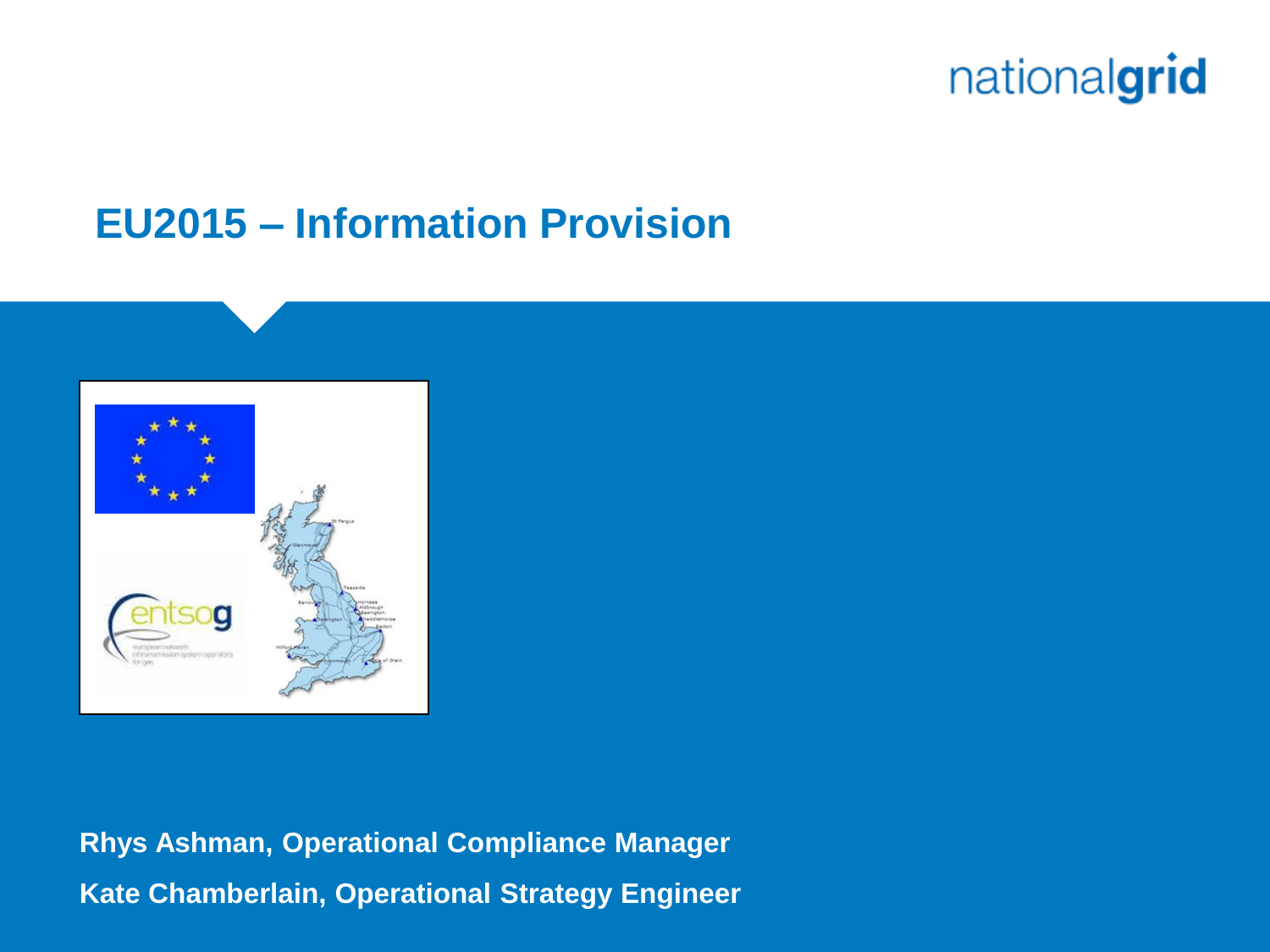

## **Agenda**

| 1              | Introduction                     | European Legislation & the<br>MIPI EU2015 project<br><b>Information Provision</b>                 |
|----------------|----------------------------------|---------------------------------------------------------------------------------------------------|
| $\overline{2}$ | <b>MIPI Proposed Solution</b>    | Change schedule<br>Data Item Explorer<br><b>Report Explorer</b><br><b>API</b>                     |
| 3              | <b>MIPI Alternative Solution</b> | Why<br>$\bullet$<br>Change schedule<br>Data Item Explorer<br><b>Report Explorer</b><br><b>API</b> |
| 4              | <b>GMRS Solution</b>             |                                                                                                   |
| 5              | <b>Contact Us</b>                |                                                                                                   |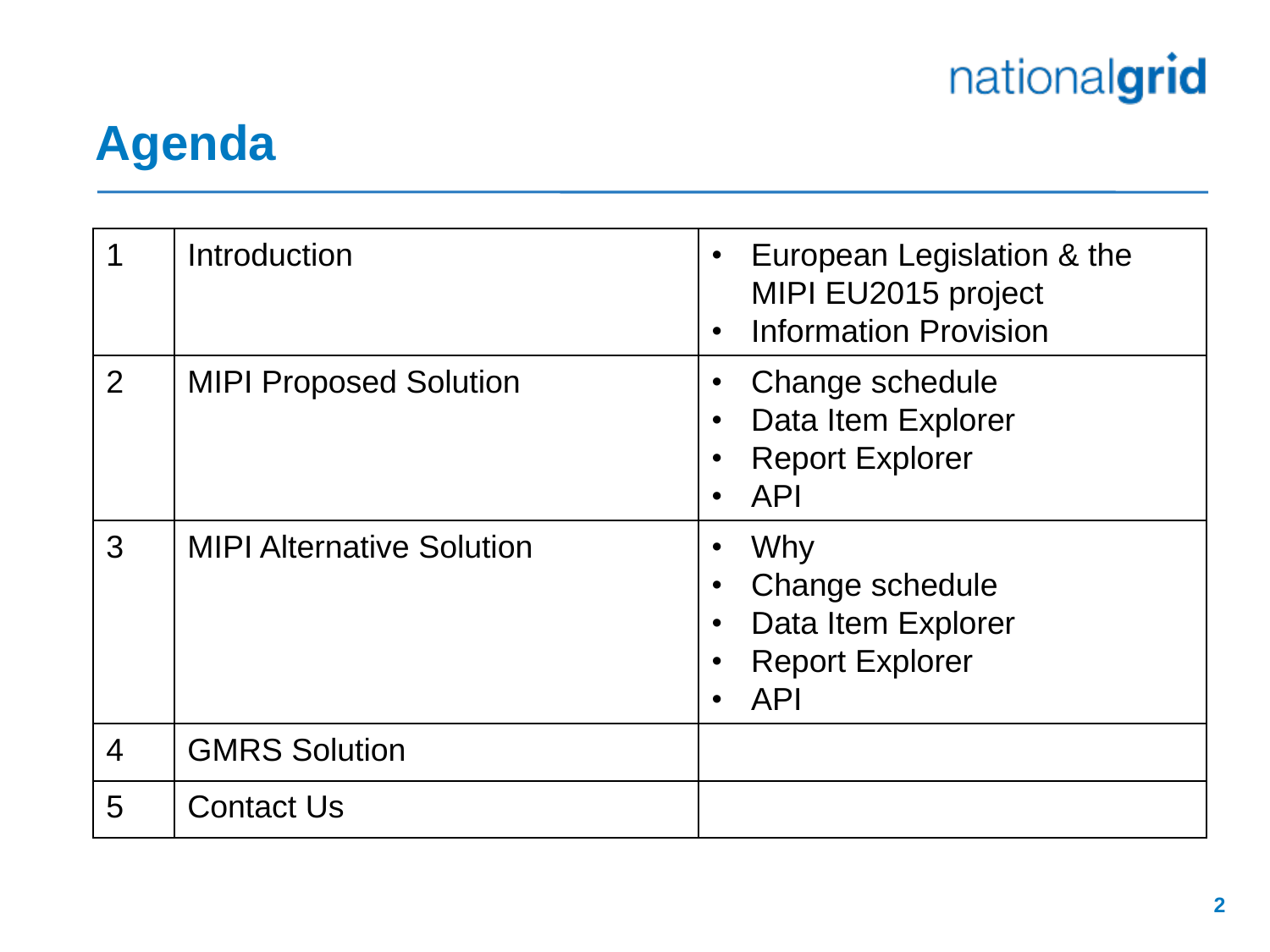#### **European Legislation**

**The Third Energy Package came into law in 2011 with the aim of creating a harmonised European internal energy market.** 

- **The new legislation introduced a new obligation to create the European** Network of Transmission System Operators for Gas (ENTSOG) and the Agency for the Co-operation of Energy Regulators (ACER).
- One of the key objectives was to prepare EU Network Codes to provide a competitive and efficient energy market in gas.
- EU Network Codes include Congestion Management Principles (CMP), Capacity Allocation Mechanism (CAM), Balancing, Interoperability and Tariffs etc.
- Compliance is being delivered in 4 implementation phases, which are being delivered between 2013 and 2017.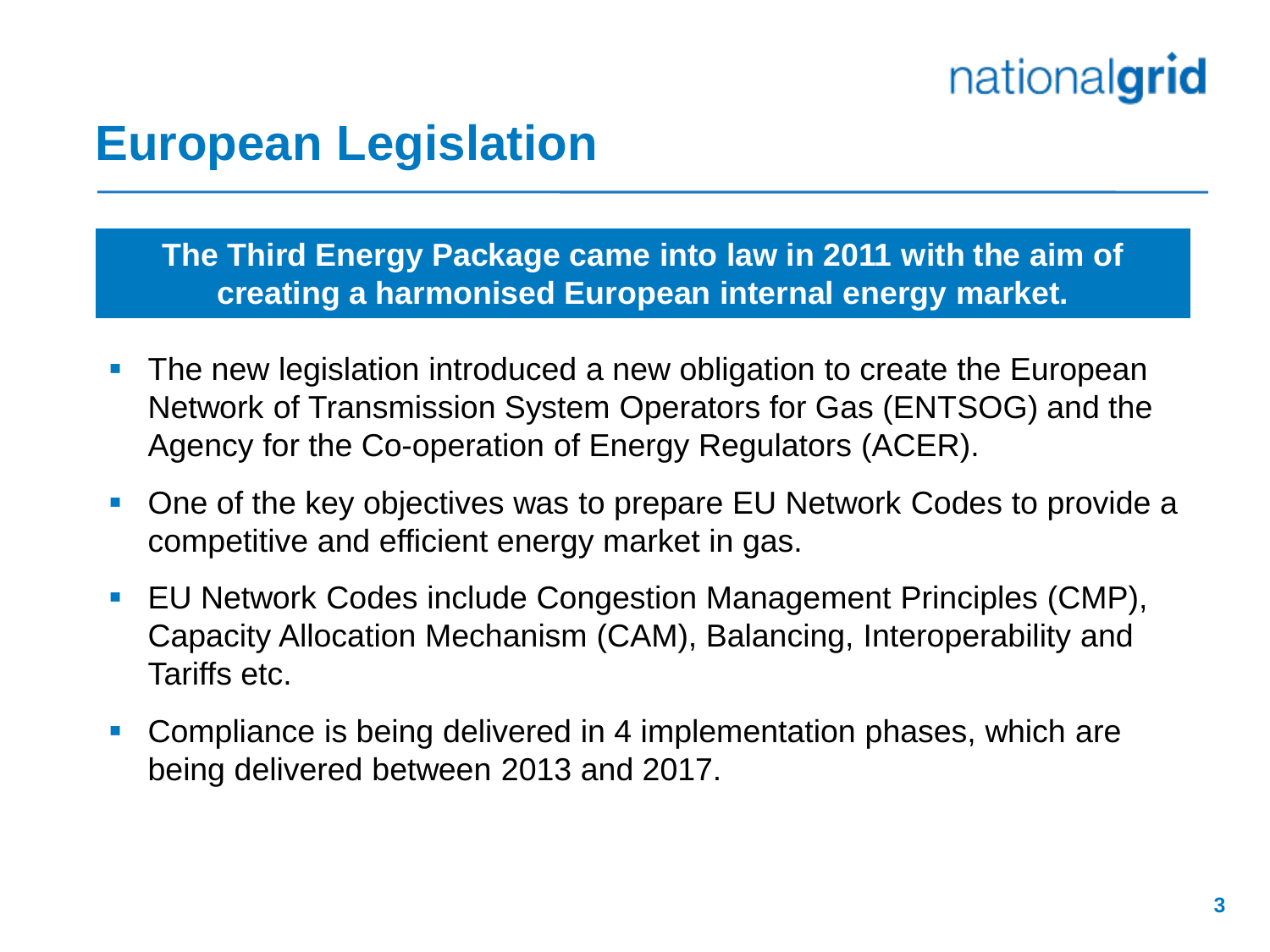### **EU2015 Project**

**Phase 2 obligations become effective from 1st October and 1st November 2015**

- **1 st October 2015: New Gas Day Timings**
	- The Gas Day currently starts at 06:00 until 05:59. The New Gas Day will be 05:00-04:59.
- **1 st November 2015: Commercial Split of Bacton ASEP**
	- The Existing Bacton ASEP consists of 6 sub terminals, which is a combination of 2 Interconnector Points and 4 UKCS (Beach) subterminals.
	- The Bacton ASEP will be split into 2 new ASEPs;
		- Bacton IPs (Bacton Interconnection Points): BBL & I(UK)
		- Bacton UKCS (Sub-Terminals): Perenco, Shell, Seal & Tullow
- As a result of these obligations, we are required to publish new data.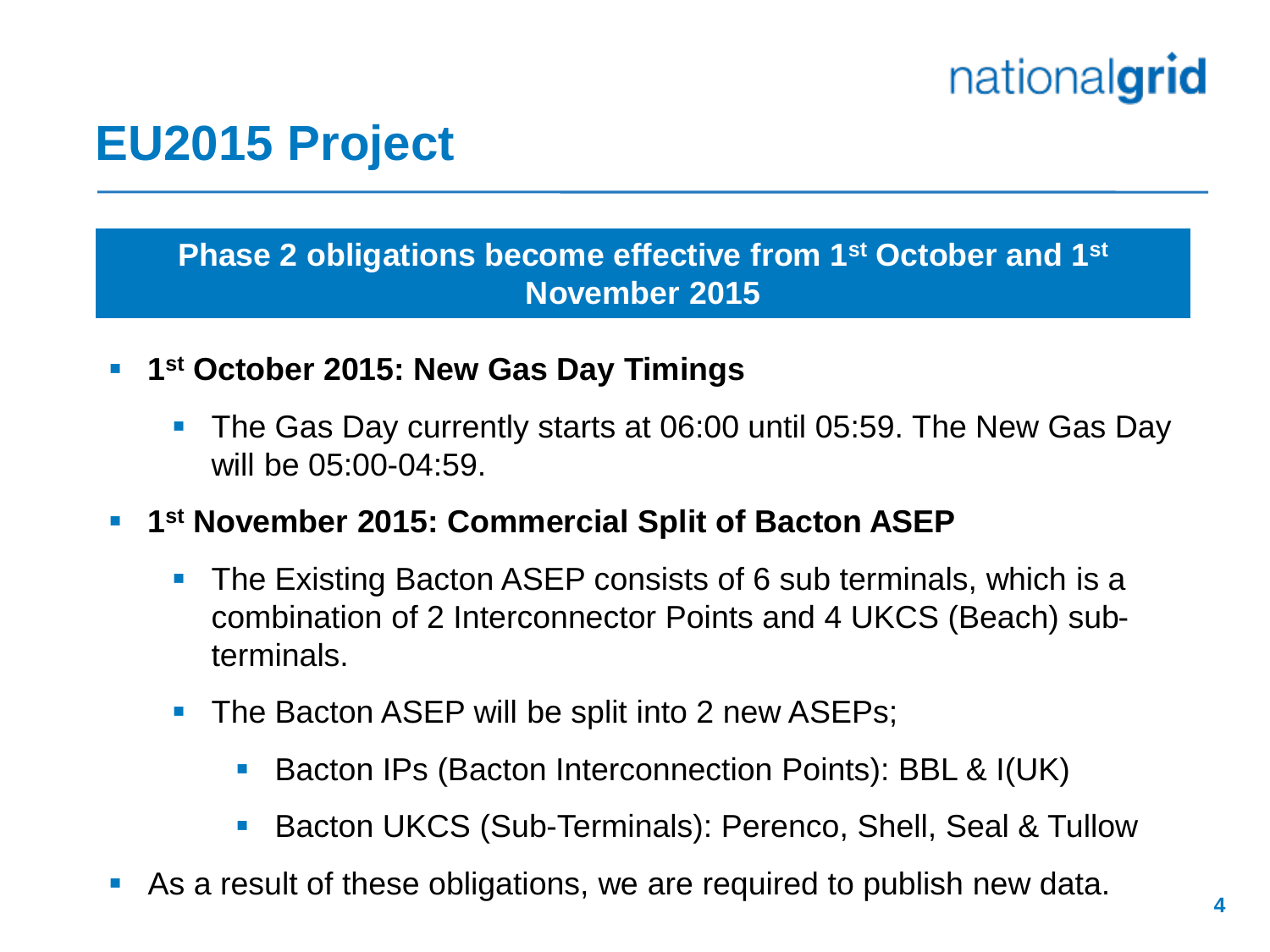### **Information Provision**

**Facilitation of the Gas Market through provision of timely and accurate data and information.**

**MIPI M**arket **I**nformation **P**rovision **I**nitiative

- Wealth of gas market information published at different frequencies.
- **GMRS G**as **M**arket **R**eporting **S**ystem
	- Near real-time instantaneous entry flow data.

| Website                         | <b>Uniform Network Code</b> | <b>OFGEM</b> |
|---------------------------------|-----------------------------|--------------|
| vs. Automatic                   |                             | Incentive    |
| Programmable Interface<br>'API) | European Code               |              |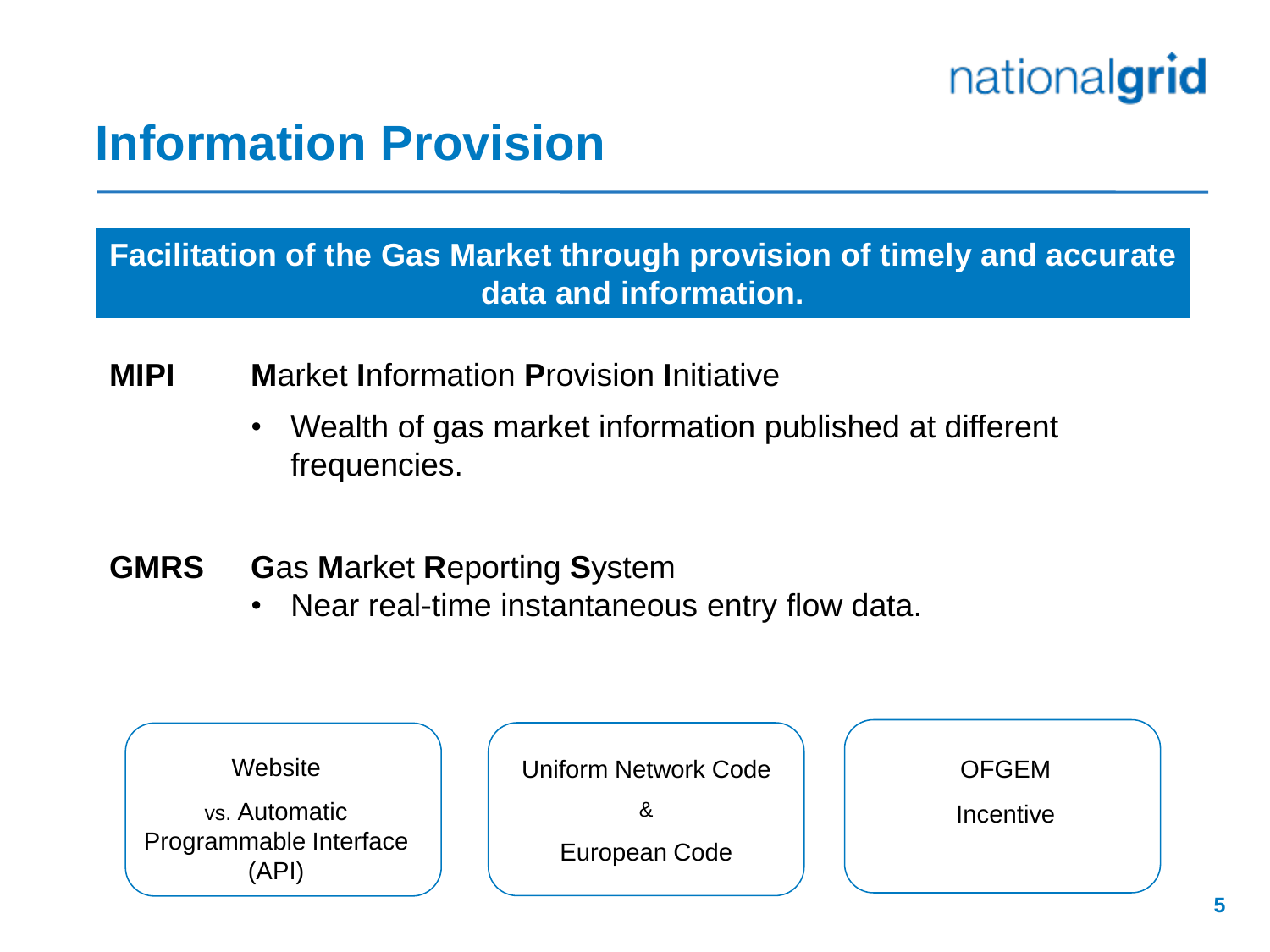#### nationalgrid **Information Provision – Impact of EU2015**

**We have new information provision obligations and we have designed two approaches to implementing necessary changes in MIPI.**

- **The applications are extensively used and host a wealth of data; the** volume of requests is already impacting performance.
- Our Proposed solution will deliver all the usual functions with minimal change.
- Our Alternative solution will meet our minimum compliance requirements of European Law, whilst maintaining performance and availability of MIPI and GMRS for all users.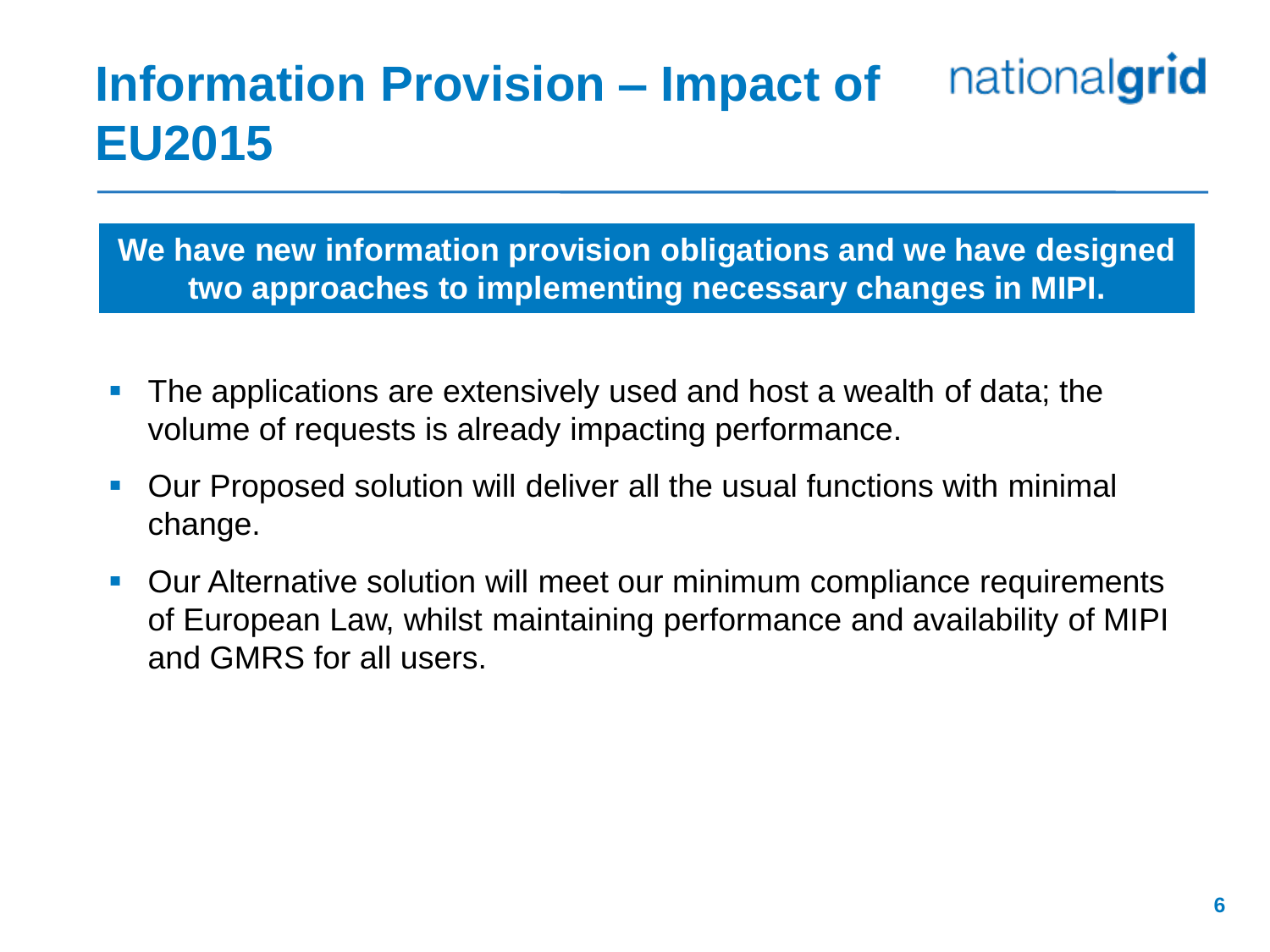

#### **MIPI - Proposed Solution**

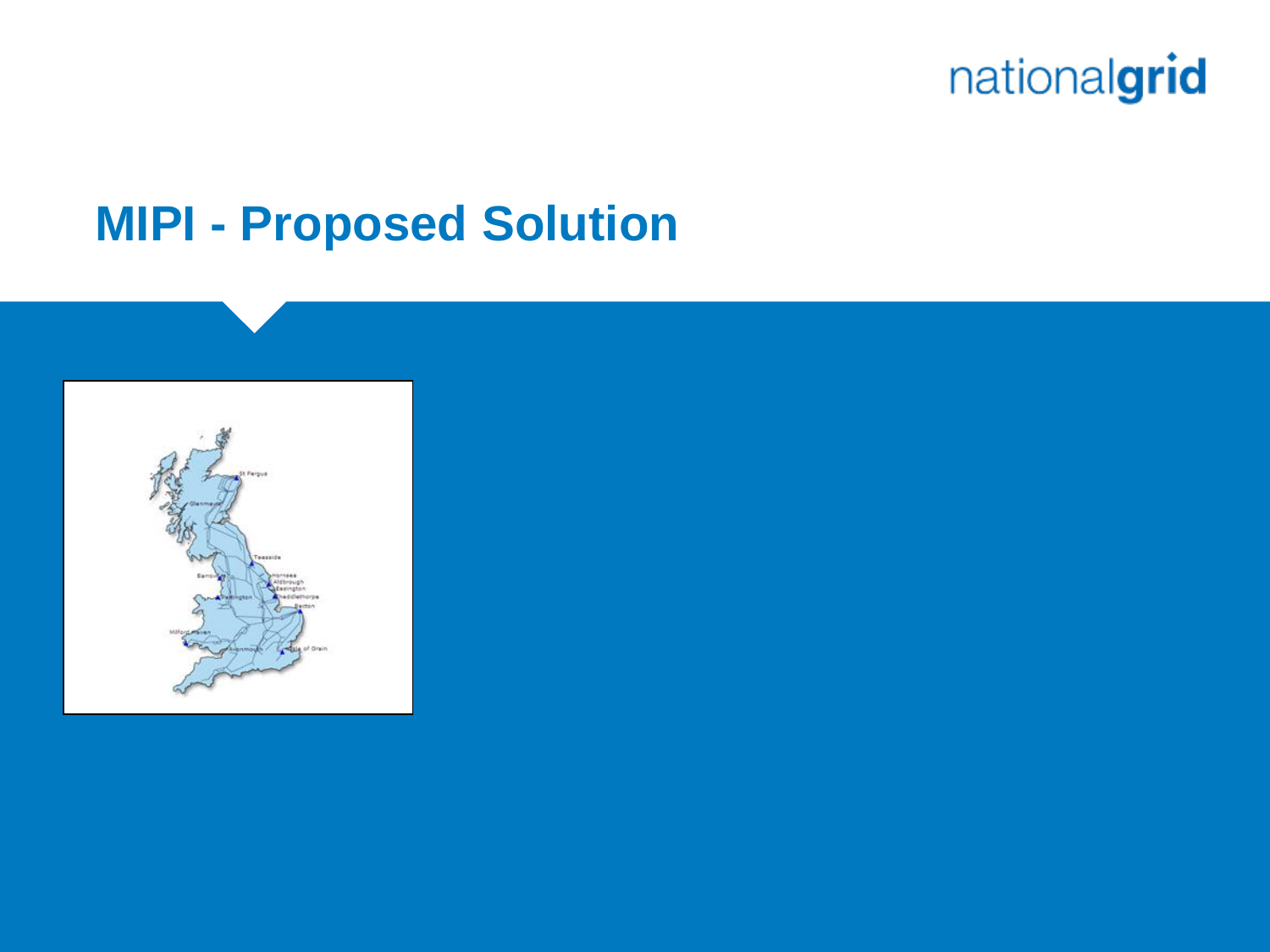### **Our Proposed Solution**

#### **New data will be accessible in the usual way.**

- A number of changes will be made to the MIPI application, which will include the provision of new and re-named data items.
- Data is accessible via the usual routes;
	- Data Item Explorer ('pick and mix')
	- Report Explorer (pre-defined reports)
	- API service (automatic download request)
- API users will be required to update their requests to retrieve new or renamed data items.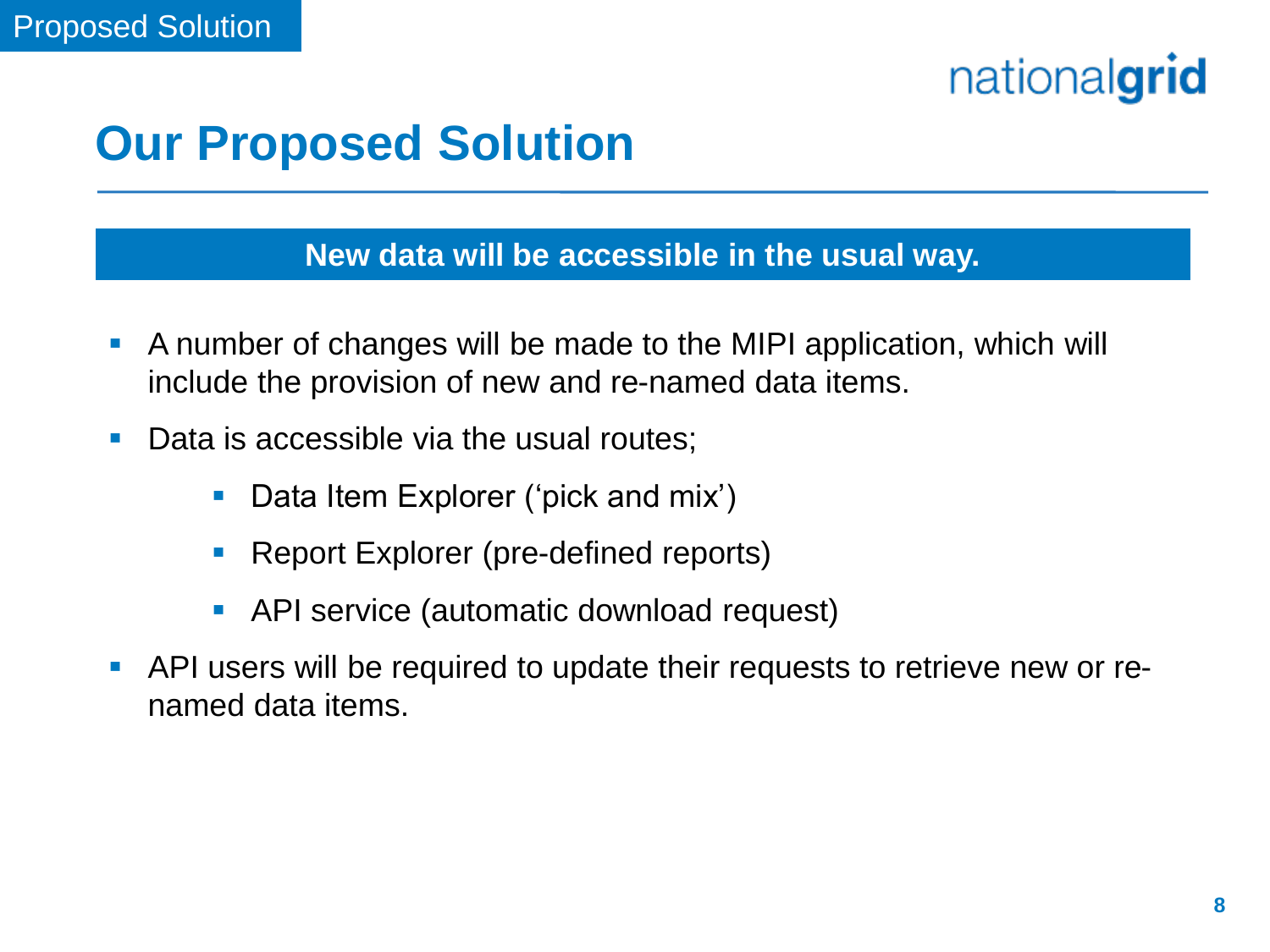| 2 <sub>nd</sub>                                                                                | 15 <sup>th</sup> | 5 <sup>th</sup>         | 1st                                     | 1 <sup>st</sup>        |
|------------------------------------------------------------------------------------------------|------------------|-------------------------|-----------------------------------------|------------------------|
| July                                                                                           | <b>July</b>      | <b>September</b>        | <b>October</b>                          | <b>November</b>        |
| Implementation<br>Implementation<br>of new Data<br>of new Data<br><b>Items</b><br><b>Items</b> |                  | Data Items re-<br>named | Report<br>headings and<br>label changes | Data flow<br>commences |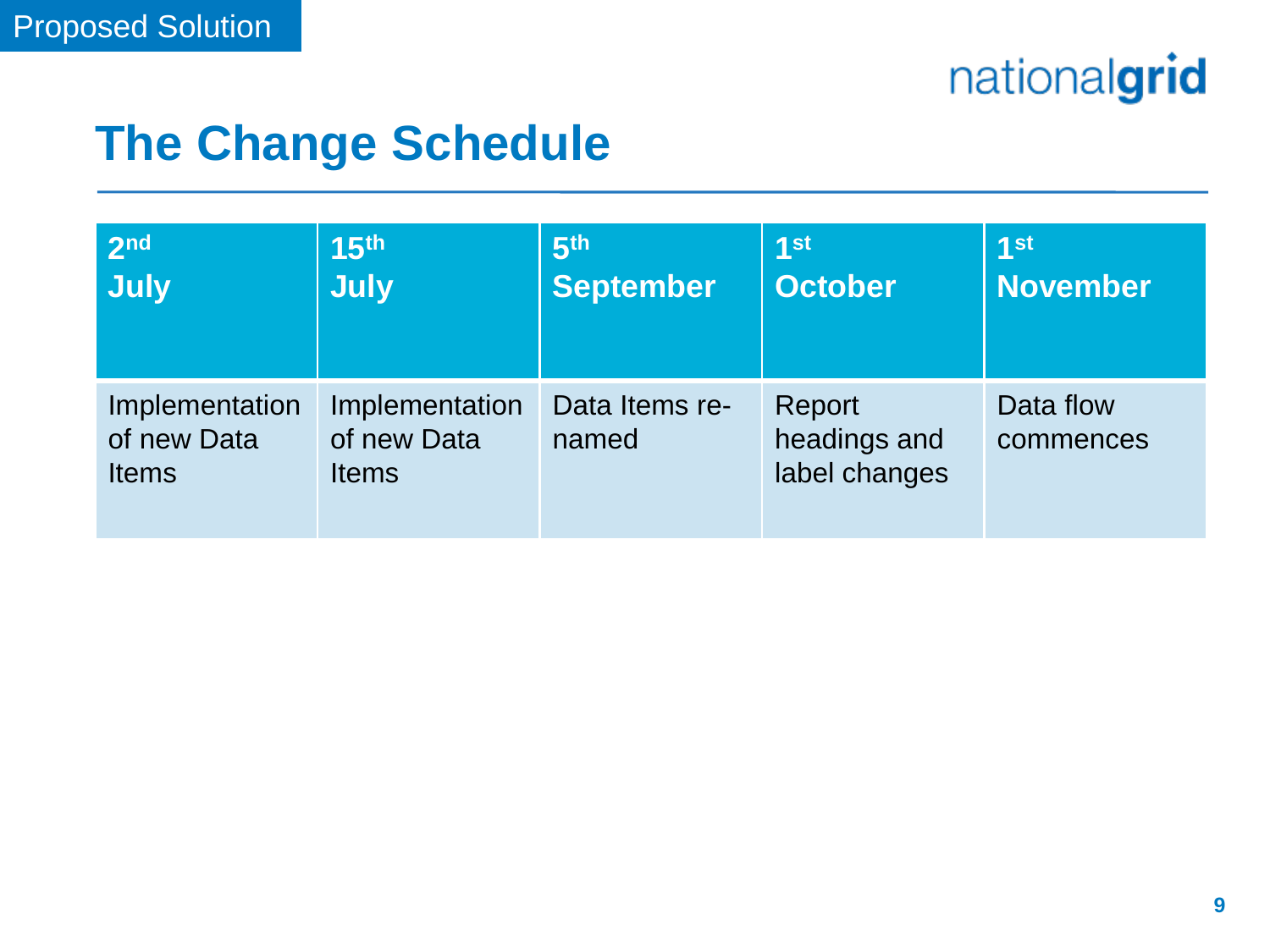| 2 <sub>nd</sub>               | <b>15th</b> | <b>兵th</b> | 1st                                                       | 4st |
|-------------------------------|-------------|------------|-----------------------------------------------------------|-----|
| 2 <sup>nd</sup> July          |             |            |                                                           |     |
| Page                          | Change      |            |                                                           |     |
| Data Item<br><b>Explorer</b>  | data.       |            | 273 new data items, some visible on DIE but no associated |     |
| Report<br>Explorer            | N/A         |            |                                                           |     |
| <b>API Service</b>            | N/A         |            |                                                           |     |
| Instantaneous<br><b>Flows</b> | N/A         |            |                                                           |     |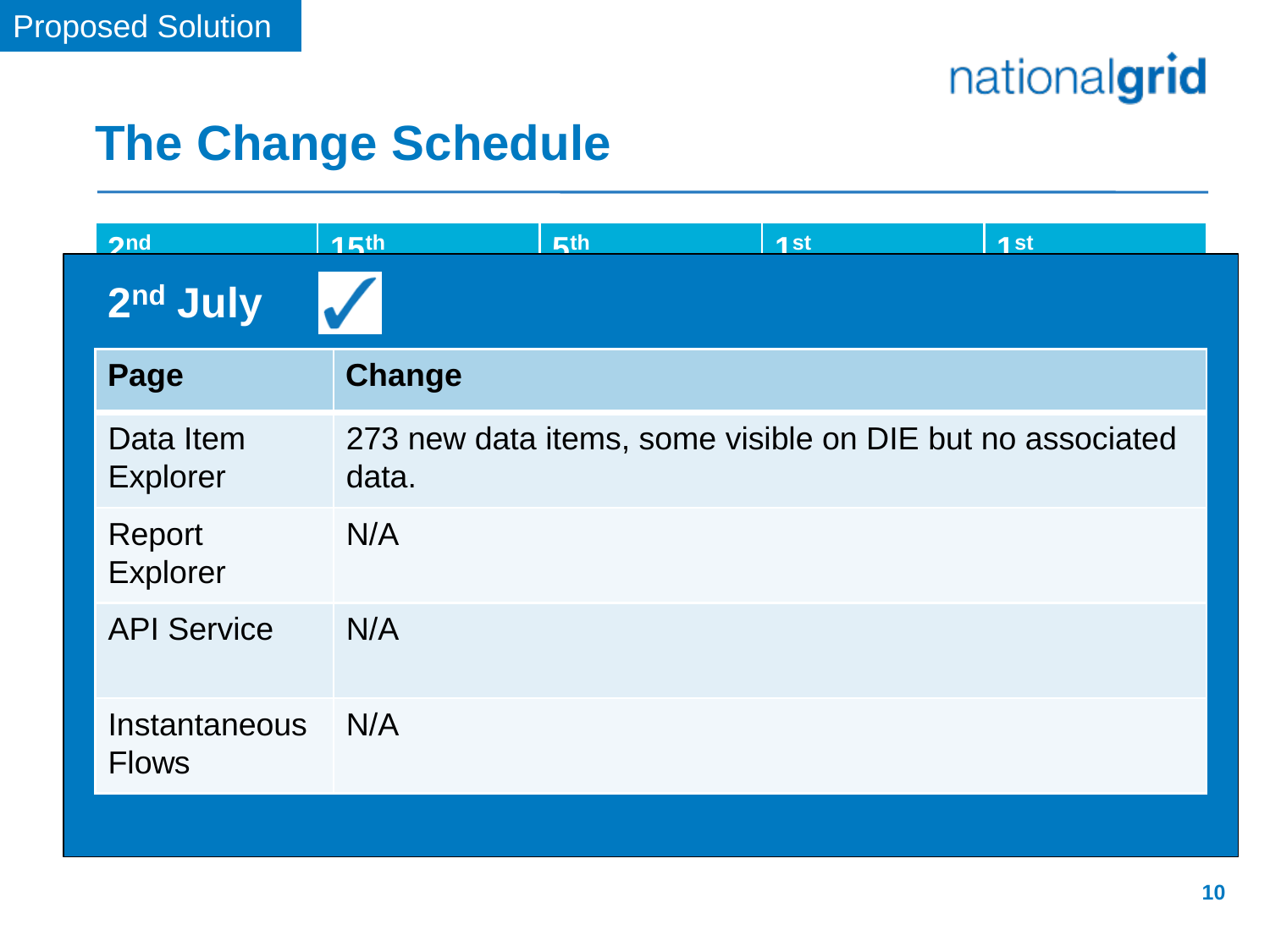| 2 <sub>nd</sub>               | <b>15th</b> | <b>兵th</b> | 4st                                                       | 4st |
|-------------------------------|-------------|------------|-----------------------------------------------------------|-----|
| 15th July                     |             |            |                                                           |     |
| Page                          | Change      |            |                                                           |     |
| Data Item<br>Explorer         | data.       |            | 265 new data items visible, some on DIE but no associated |     |
| Report<br>Explorer            | N/A         |            |                                                           |     |
| <b>API Service</b>            | N/A         |            |                                                           |     |
| Instantaneous<br><b>Flows</b> | N/A         |            |                                                           |     |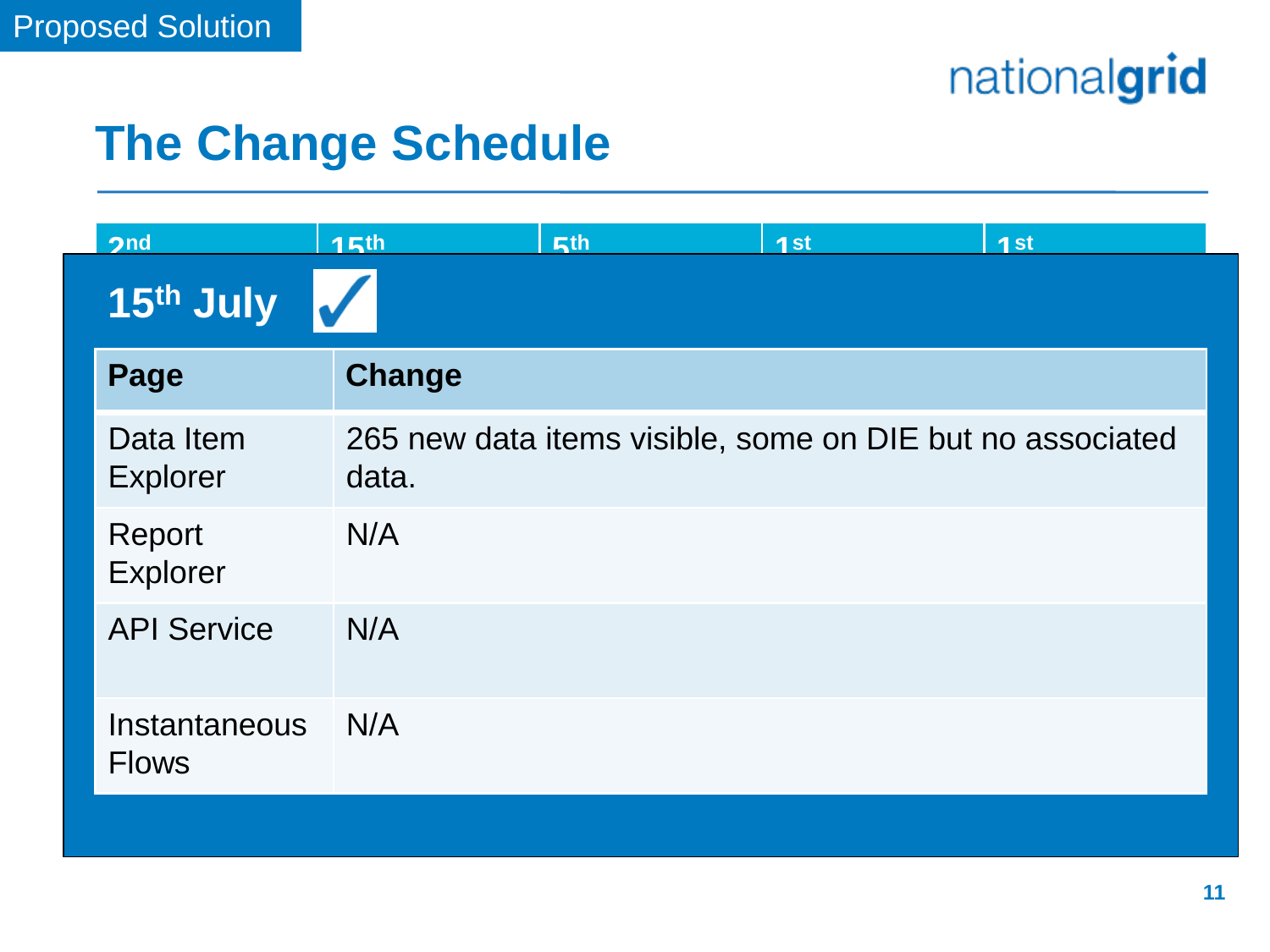| 2nd                           | 15th                                                                                                                         | Fth | 1st | 4st |  |
|-------------------------------|------------------------------------------------------------------------------------------------------------------------------|-----|-----|-----|--|
| 5 <sup>th</sup> September     |                                                                                                                              |     |     |     |  |
| Page                          | Change                                                                                                                       |     |     |     |  |
| Data Item<br>Explorer         | 267 data items re-named. Historic data retrieval will be via<br>the new name.                                                |     |     |     |  |
| Report<br><b>Explorer</b>     | Renamed data items will be contained within any relevant<br>reports in the CSV and XML download from Report<br>Explorer.     |     |     |     |  |
| <b>API Service</b>            | API Users will need to update their requests to retrieve the<br>renamed data items. Any queries to old data items will fail. |     |     |     |  |
| Instantaneous<br><b>Flows</b> | N/A                                                                                                                          |     |     |     |  |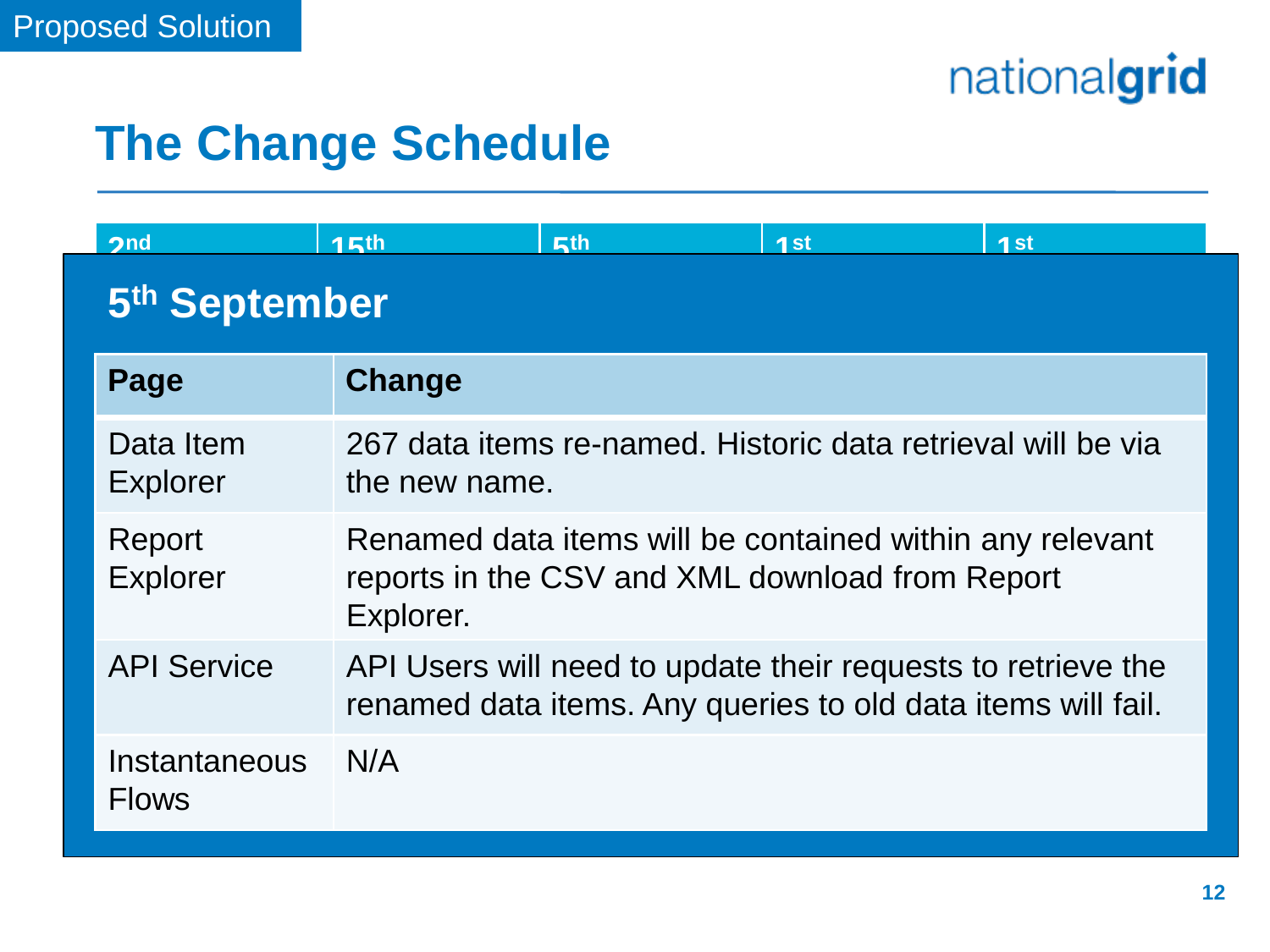| 2nd                           | <b>15th</b>                                                                                                                                                  | Fth | 4st                                                      | 4st |
|-------------------------------|--------------------------------------------------------------------------------------------------------------------------------------------------------------|-----|----------------------------------------------------------|-----|
| 1 <sup>st</sup> October       |                                                                                                                                                              |     |                                                          |     |
| Page                          | Change                                                                                                                                                       |     |                                                          |     |
| Data Item<br><b>Explorer</b>  | N/A                                                                                                                                                          |     |                                                          |     |
| Report<br><b>Explorer</b>     | The report headings in two reports will change to reflect the<br>new Gas Day; the Nomination Report and the Daily<br>Operation Information (NORD01c) report. |     |                                                          |     |
| <b>API Service</b>            | N/A                                                                                                                                                          |     |                                                          |     |
| Instantaneous<br><b>Flows</b> | Gas Day timings.                                                                                                                                             |     | The Gas Day label will change in accordance with the new |     |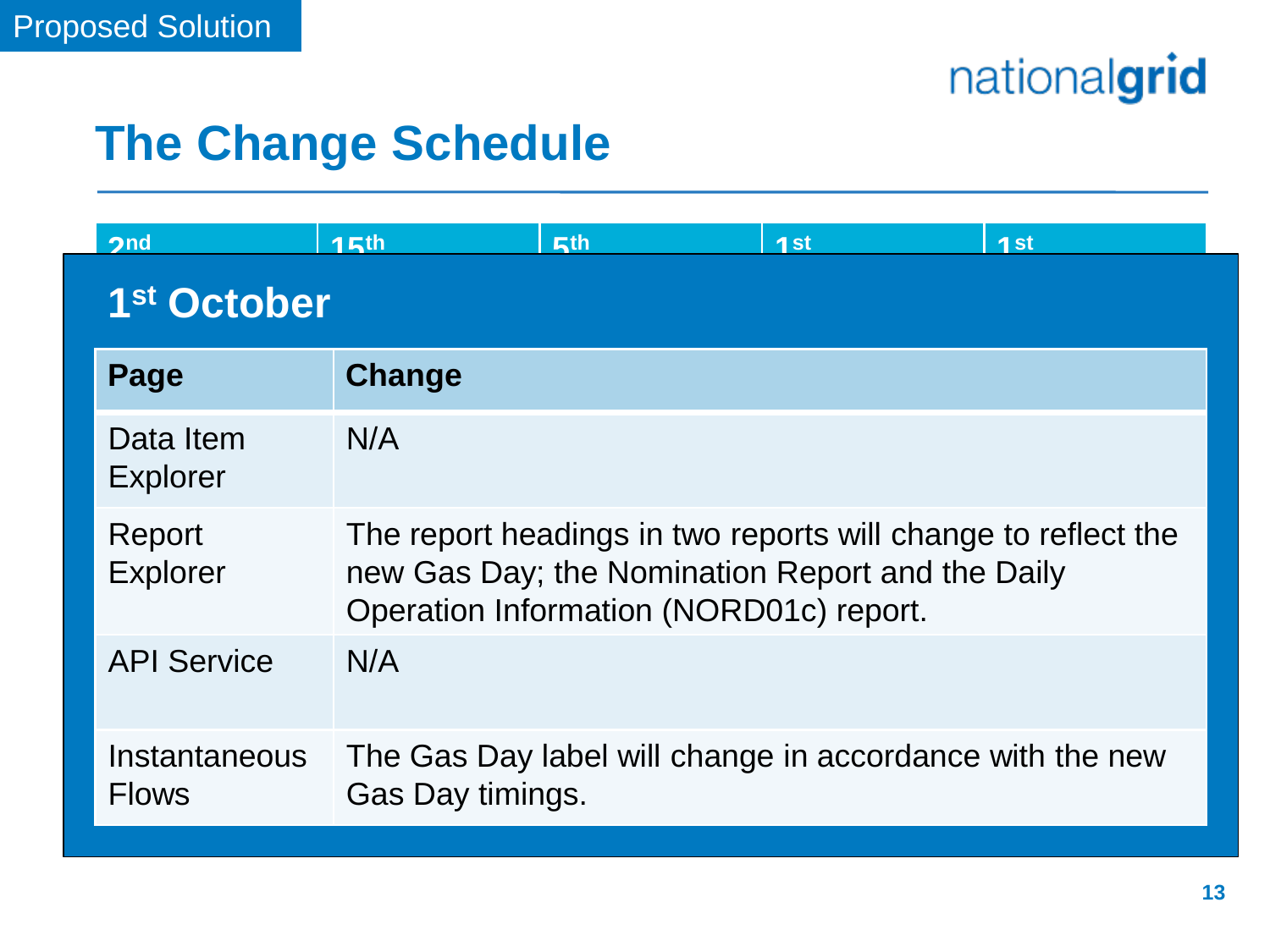| 2nd                           | 15th                                                                                      | <b>兵th</b> | 1st                                                      | 1st |
|-------------------------------|-------------------------------------------------------------------------------------------|------------|----------------------------------------------------------|-----|
| 1 <sup>st</sup> November      |                                                                                           |            |                                                          |     |
| Page                          | Change                                                                                    |            |                                                          |     |
| Data Item<br><b>Explorer</b>  | now commence.                                                                             |            | Data flow for the previously implemented data items will |     |
| Report<br><b>Explorer</b>     | There are 6 completely new reports.<br>New data will be visible in some existing reports. |            |                                                          |     |
| <b>API Service</b>            | All new data items will be available to retrieve via the API<br>service.                  |            |                                                          |     |
| Instantaneous<br><b>Flows</b> | ASEP <sub>s</sub> .                                                                       |            | Data will be aggregated according to the two new Bacton  |     |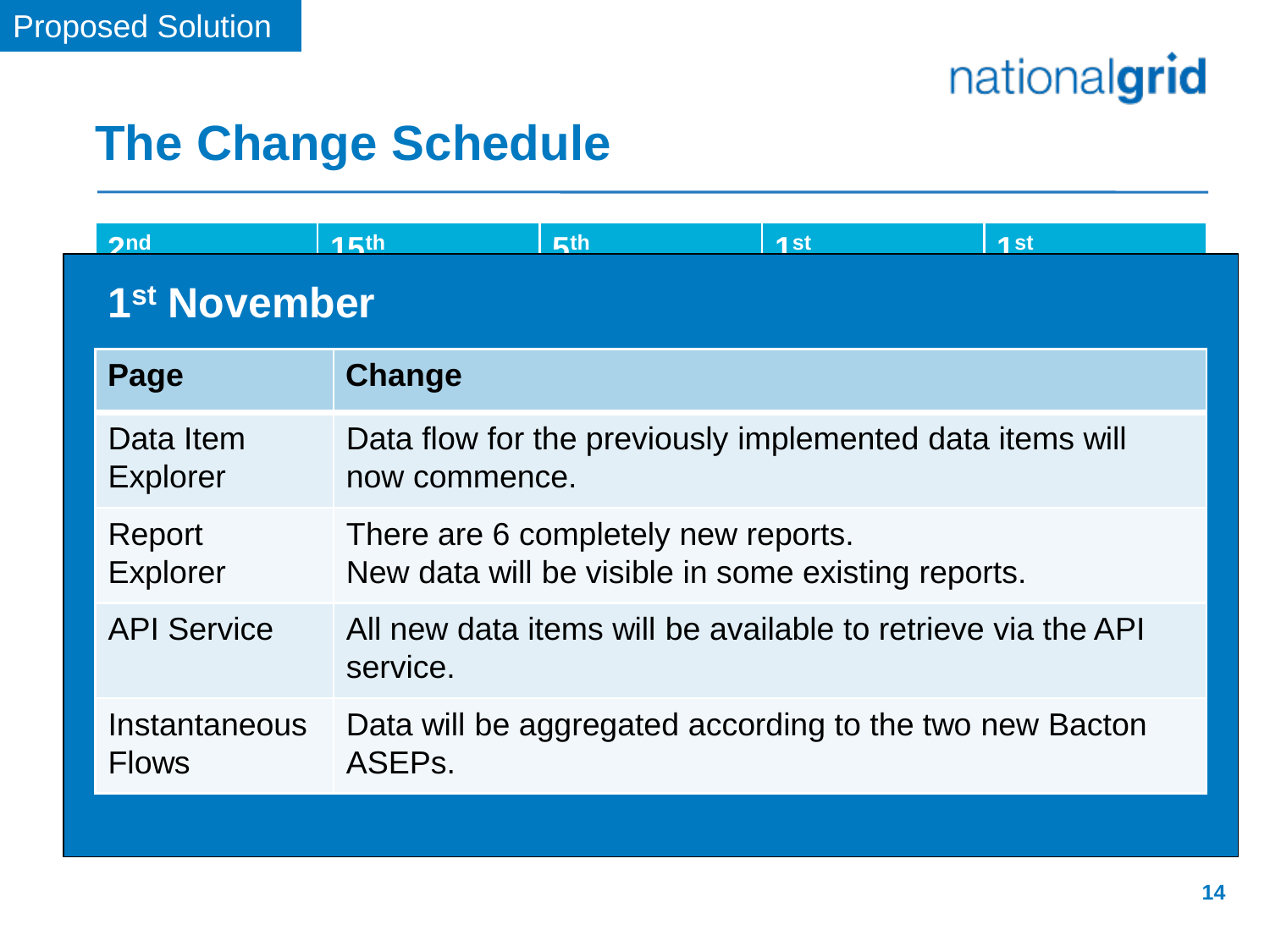### **Data Item Explorer**

#### **A number of new and re-named data items delivered in 3 stages**

| Step 1<br>2 <sup>nd</sup> July      | 273 new data items to be incorporated into existing reports. This<br>covers scenarios such as the Bacton ASEP splitting into the two<br>new ASEPs.<br>The data items will be visible on $2nd$ July 2015 but publication of<br>$\mathcal{C}$<br>this data will not commence until 1 <sup>st</sup> November 2015.                                                                                                   |
|-------------------------------------|-------------------------------------------------------------------------------------------------------------------------------------------------------------------------------------------------------------------------------------------------------------------------------------------------------------------------------------------------------------------------------------------------------------------|
| Step 2<br>15 <sup>th</sup> July     | 265 new data items associated with completely new reports.<br>The data items will be visible on 15 <sup>th</sup> July 2015 but publication of<br>this data will not commence until 1 <sup>st</sup> November 2015.                                                                                                                                                                                                 |
| Step 3<br>5 <sup>th</sup> September | Existing data items already in the MIPI application will be<br>$\mathcal{C}$<br>permanently re-named.<br>This covers scenarios such as revised time periods to reflect the<br>$\mathcal{C}$<br>new Gas Day e.g. instead of 06:00-12:00, the new data items<br>reflects the 'first 6 hours of the Gas Day' and the re-naming of<br>'off-peak' capacity items to 'interruptible' for the Interconnection<br>Points. |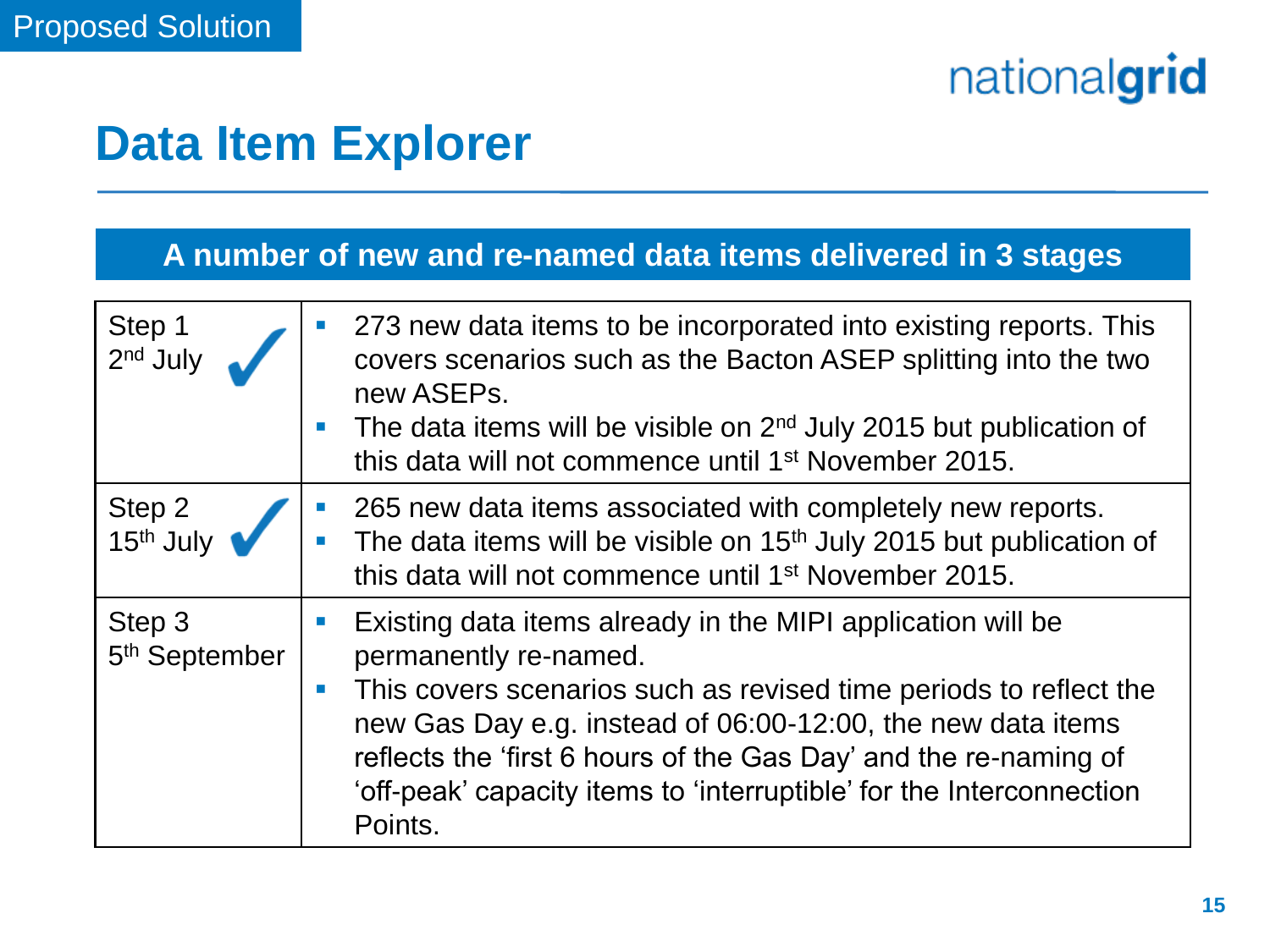### **Report Explorer**

#### **There will be 6 Completely NEW reports**

|                | <b>Report Name</b>                                | <b>Description</b>                                                                  |
|----------------|---------------------------------------------------|-------------------------------------------------------------------------------------|
| 1              | Monthly IP Entry Cap Reserve                      | Entry capacity Cleared, Reserve and Premium price for the                           |
|                | Price-CMP                                         | IP Monthly Auction.                                                                 |
| 2              | No LT Firm Entry Capacity<br>offered-CMP          | Details when no Long Term Entry capacity has been offered<br>via the CMP mechanism. |
| 3              | <b>Total Entry Capacity Made</b><br>Available-CMP | The total amount of Entry capacity made available via the<br>CMP mechanism.         |
| $\overline{4}$ | Monthly IP Exit Cap Reserve<br>Price-CMP          | Exit capacity Cleared, Reserve and Premium price for the IP<br>Monthly Auction.     |
| 5              | No LT Firm Exit Capacity<br>offered-CMP           | Details when no Long Term Exit capacity has been offered<br>via the CMP mechanism.  |
| 6              | <b>Total Exit Capacity Made</b><br>Available-CMP  | The total amount of Exit capacity made available via the<br>CMP mechanism.          |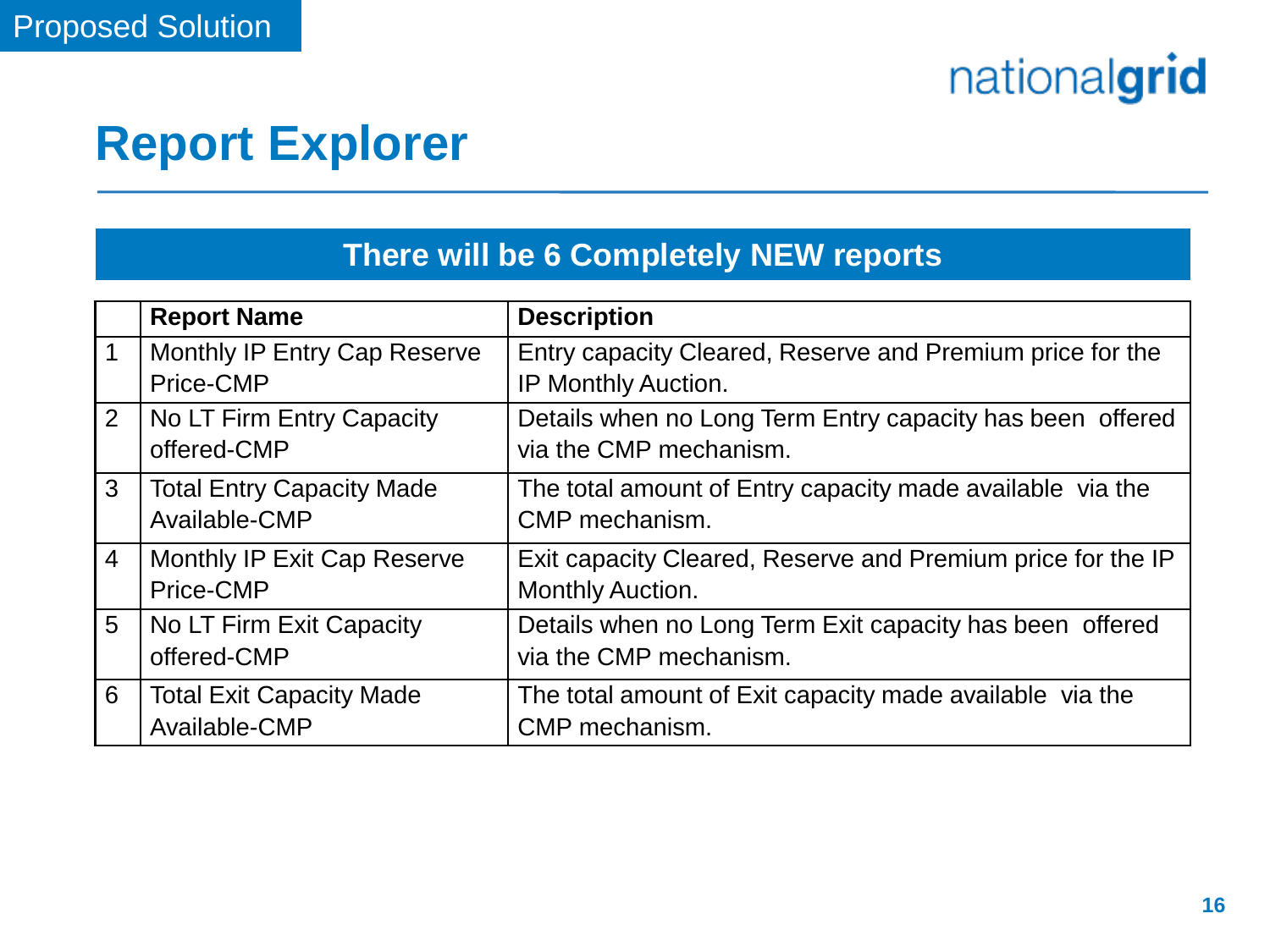### **Report Explorer**

#### **11 EXISTING Reports have new or re-named data items**

| <b>Report Name</b>                                        | <b>Reason for New Data Items</b> |                |                |
|-----------------------------------------------------------|----------------------------------|----------------|----------------|
|                                                           | <b>Bacton ASEP</b>               | <b>Gas Day</b> | <b>New</b>     |
|                                                           | <b>Split</b>                     | Change         | Capacity       |
|                                                           |                                  |                | <b>Product</b> |
| Daily Auction Summary                                     | ✔                                |                |                |
| <b>Exit Capacity Availability</b>                         | ✔                                |                | ✔              |
| Long Term Capacity Auction                                | ✓                                |                | ✓              |
| <b>Capacity Availability Report</b>                       | ✔                                |                | ✓              |
| Future Entry Capacity Traded (NORD03a)                    | ✔                                |                |                |
| Future Entry Capacity Traded - Capacity (NORD03b)         | ✔                                |                |                |
| Future Entry Capacity Traded - Transactions (NORD03c)     | ✔                                |                |                |
| Within Day Entry Capacity Traded - Transactions (NORD03d) | ✔                                |                |                |
| Within Day Entry Capacity Traded - Capacity (NORD03e)     | $\checkmark$                     |                |                |
| <b>Aggregated Day Ahead Nominations</b>                   | ✔                                | ✔              |                |
| Daily Operation Information (NORD01c)                     | ✔                                |                |                |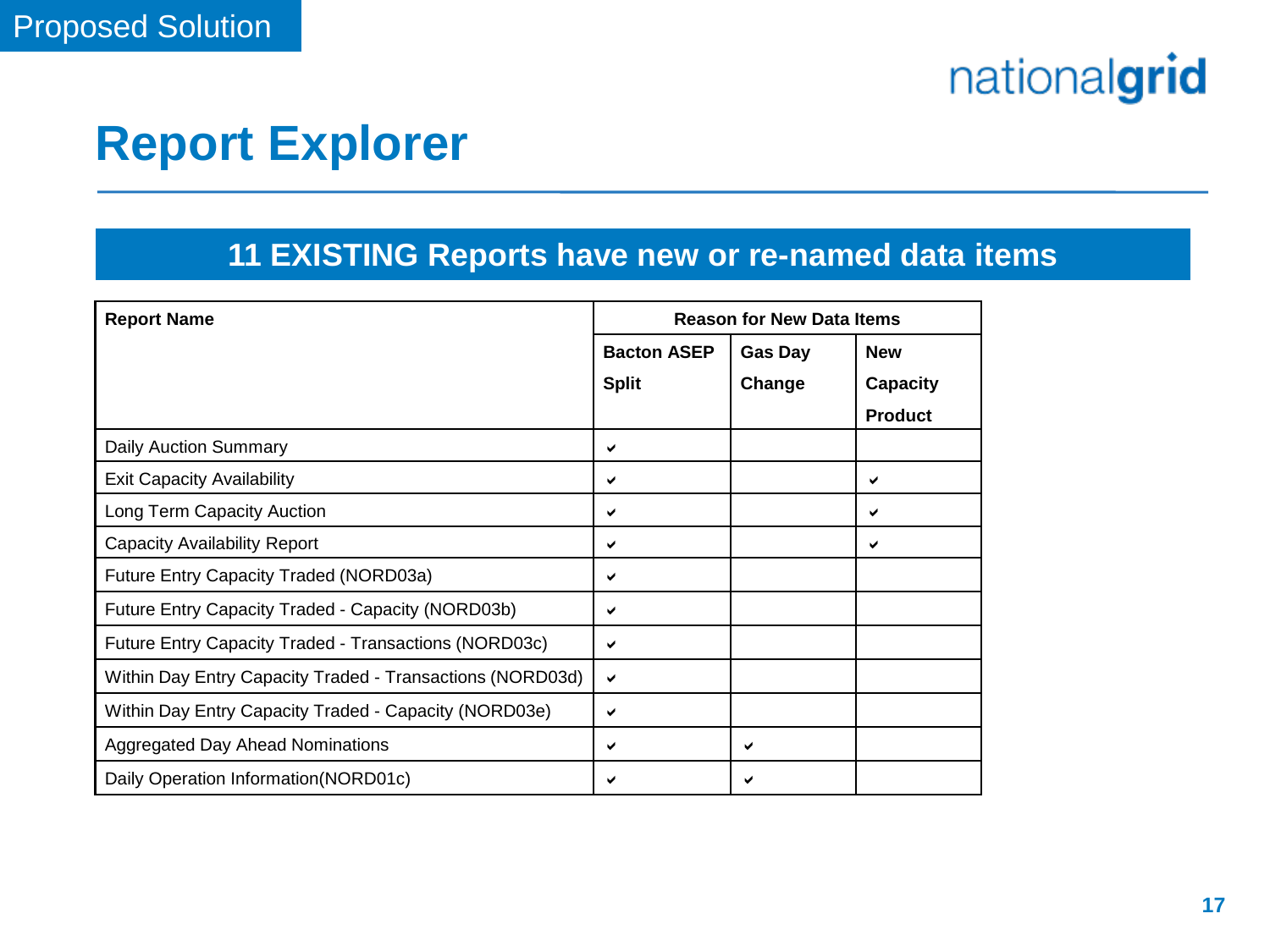

#### **API Service**

#### **All data will be available via the API service**

- **The API Data Item List will be updated on the Supporting Information** page.
	- [http://www2.nationalgrid.com/uk/industry-information/gas](http://www2.nationalgrid.com/uk/industry-information/gas-transmission-operational-data/supporting-information/)[transmission-operational-data/supporting-information/](http://www2.nationalgrid.com/uk/industry-information/gas-transmission-operational-data/supporting-information/)
- Users need to make changes to their API request to obtain the full report; this will not take place automatically.

| <b>Date</b>                    | <b>Action Required</b>                                                |
|--------------------------------|-----------------------------------------------------------------------|
| 5 <sup>th</sup> September 2015 | Requests need to be amended to pick up the re-named data items.       |
| 1 <sup>st</sup> November 2015  | Requests need to be amended to pick up all completely new data items. |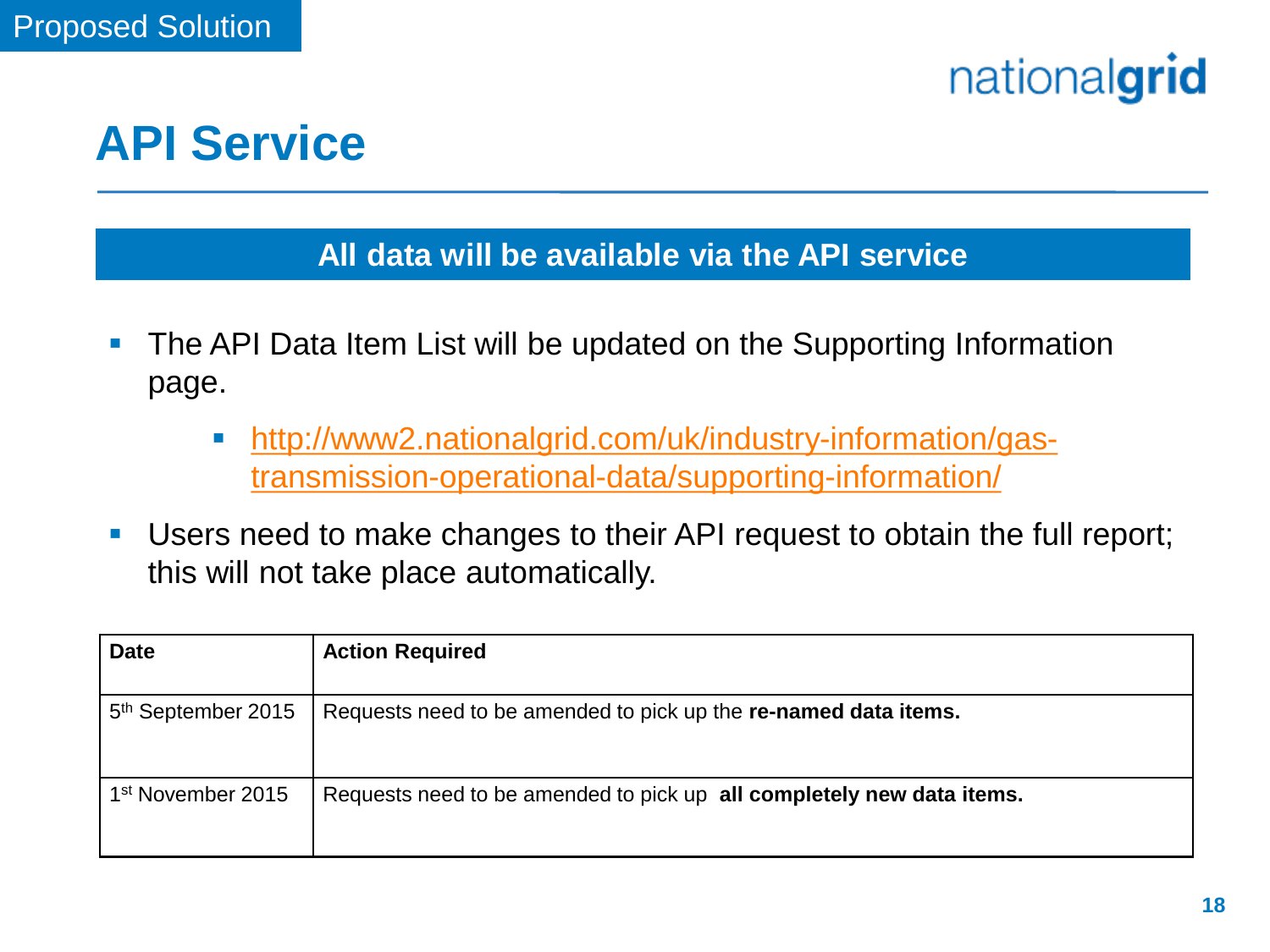### **The Proposed Solution**

#### **This is our preferred approach.**

- Based upon testing undertaken to date, we have confidence that the EU code changes will not significantly affect MIPI performance.
- As a result, this Proposed solution is our preferred approach.
- **However, we have also developed an Alternative solution as a** contingency.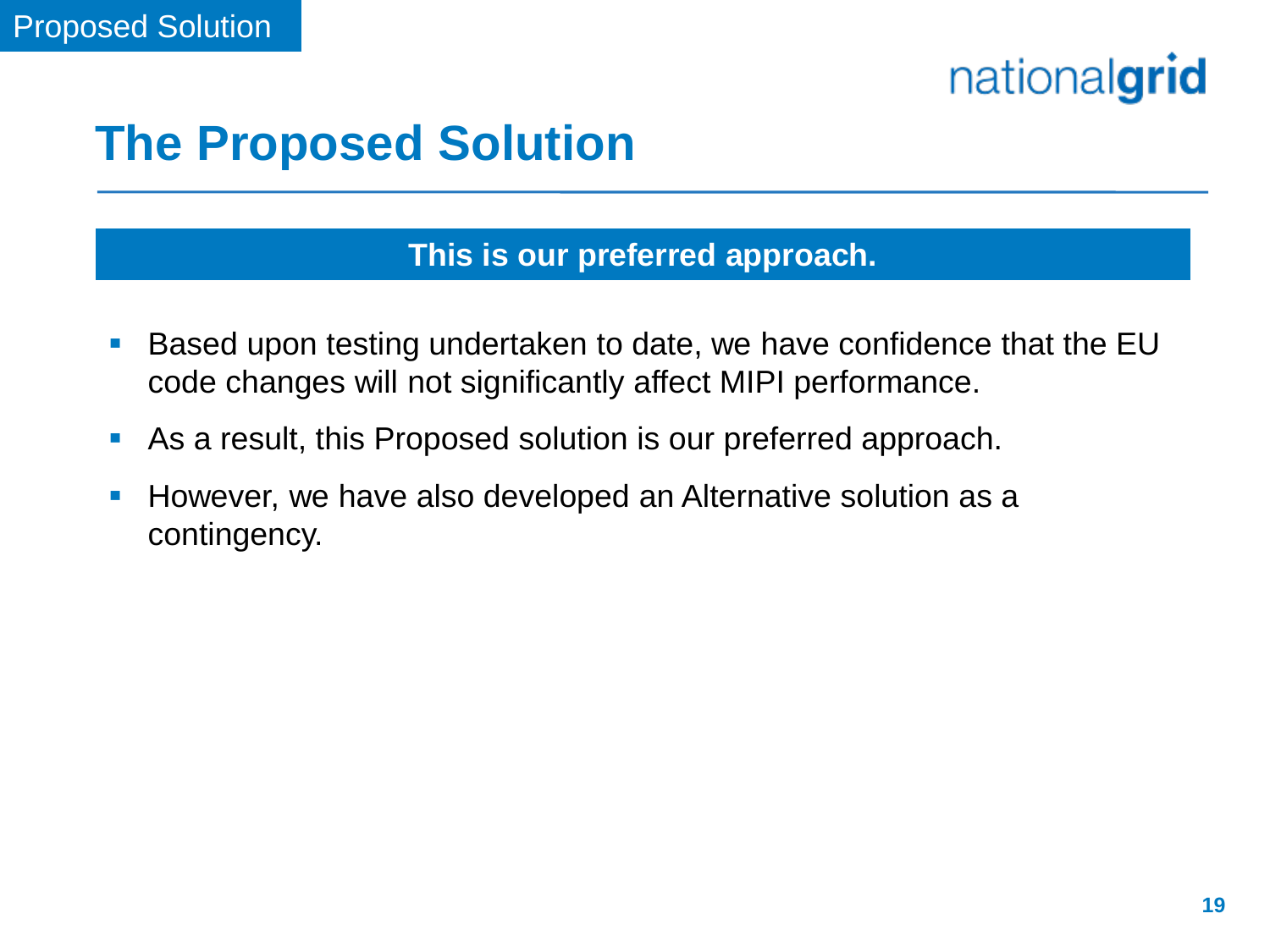

#### **MIPI - Alternative Solution**

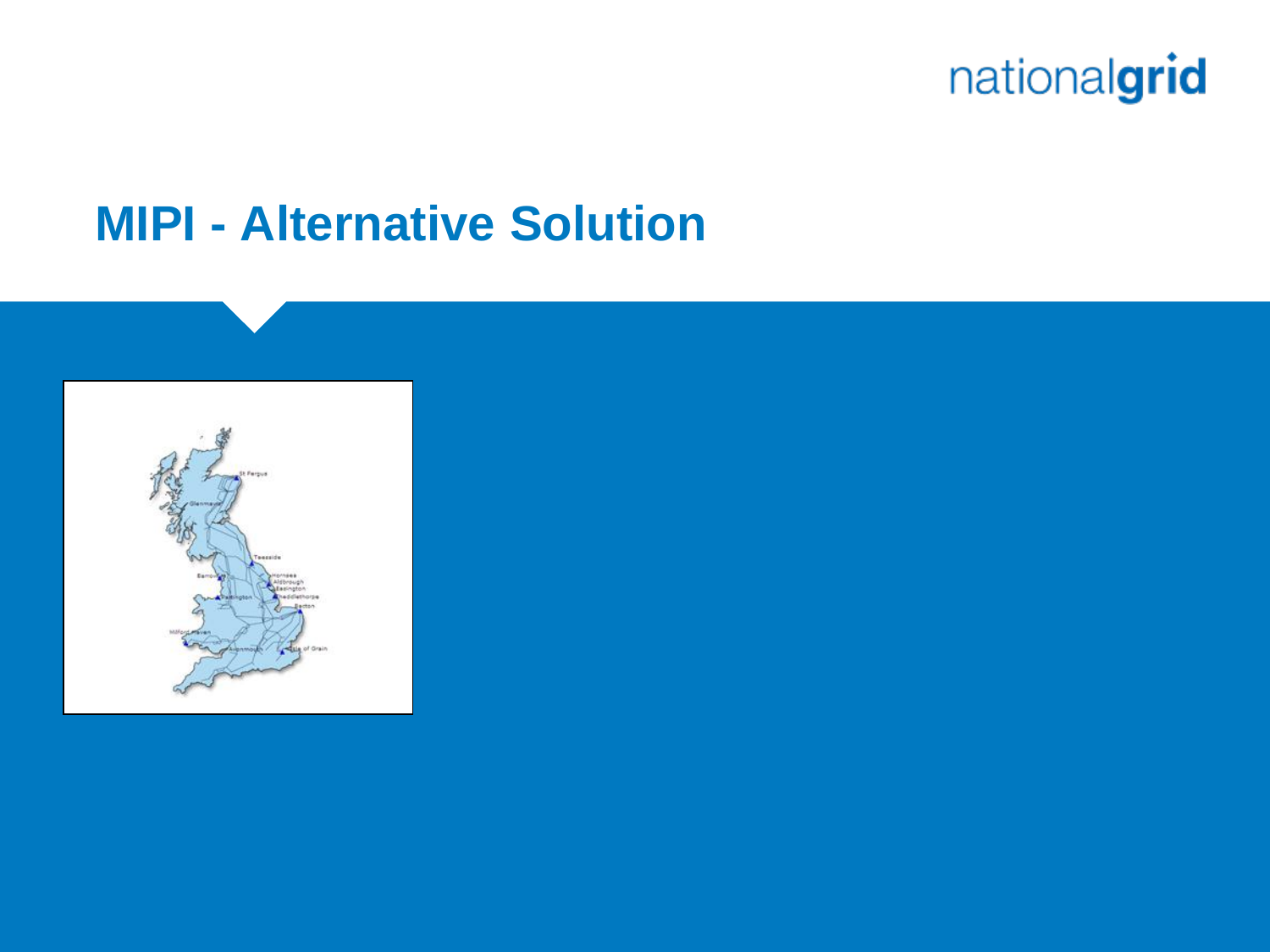#### **An Alternative Solution**

**An approach to meet our minimum compliance requirements of European Law, whilst maintaining performance and availability of MIPI and GMRS for all users.**

- **The applications are extensively used and host a wealth of data; volume** of requests is already impacting performance.
- **•** Potential implementation of an 'alternative' solution to limit on system performance but this does pose restriction on how users obtain data;
	- New data items not available to select through Data Item Explorer
	- New data items not available to request through API service
	- ONLY able to download through Report Explorer
- Once implemented, it will not be possible to revert to the proposed solution.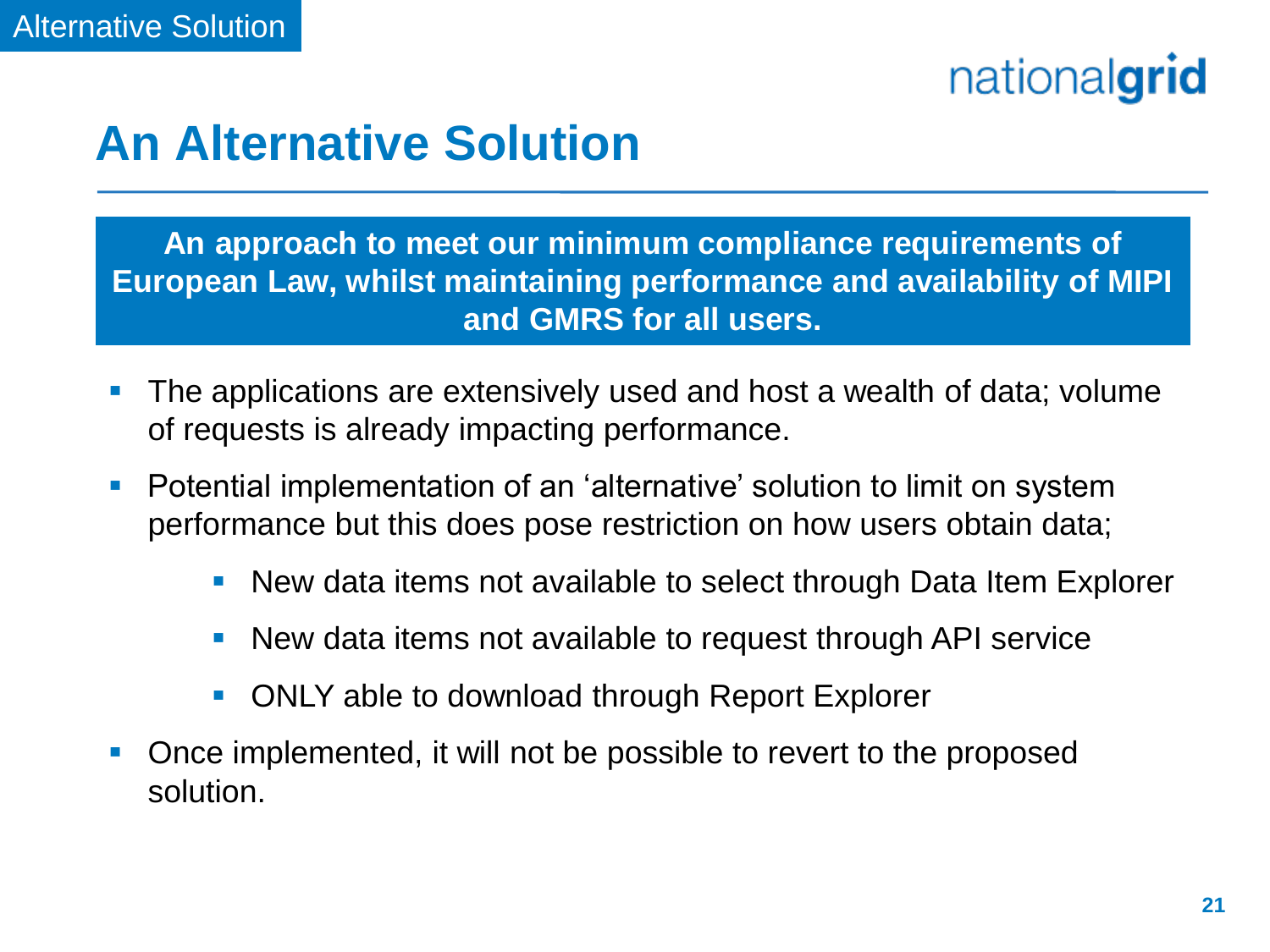### **Communications**

#### **How will you know if the Alternative solution has been implemented?**

- **The Proposed solution will be implemented in the first instance and we** will continue to monitor reliability and availability of the system.
- **If performance starts to decline, we will implement the Alternative** solution.
- We will endeavour to give you as much notice as possible, at least 3 Business Days.
- **However, if system performance quickly reaches an unacceptable level,** this may not be feasible.
- We will implement the alternative solution to bring system performance back up to normal levels and will issue the appropriate communications as soon as possible.
- We will use the following communication channels; our website, the Energy Networks Association distribution list and our industry forum distribution contact list.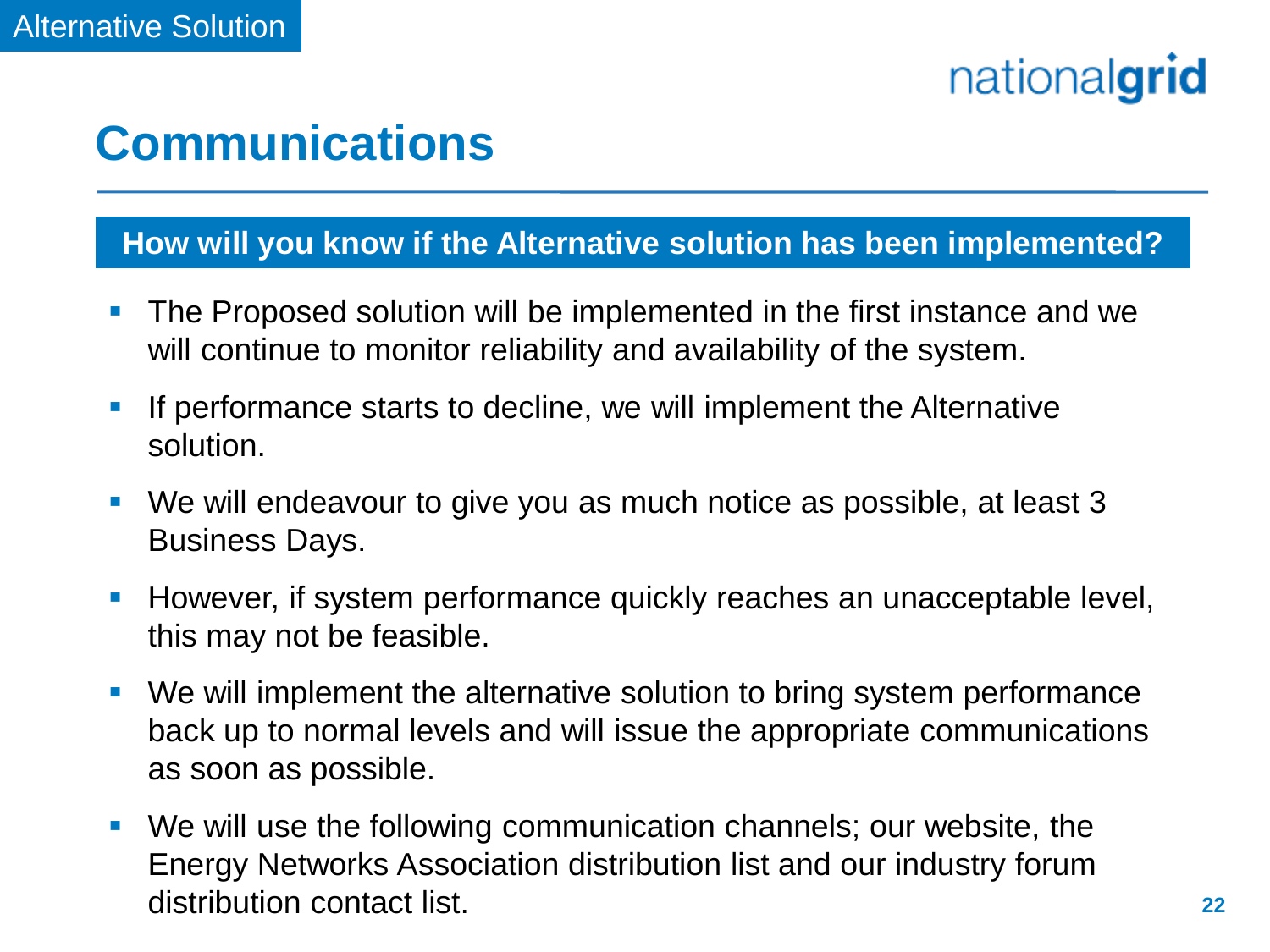### **Alternative: Data Item Explorer**

**It will not be possible to select data from Data Item Explorer once the Alternative solution is implemented**

- **No new data items are visible (aside from NORD03a report)**
- Re-named data items are a permanent change and will still be available.
- Retrieval of the new data items must be via the new download function in Report Explorer.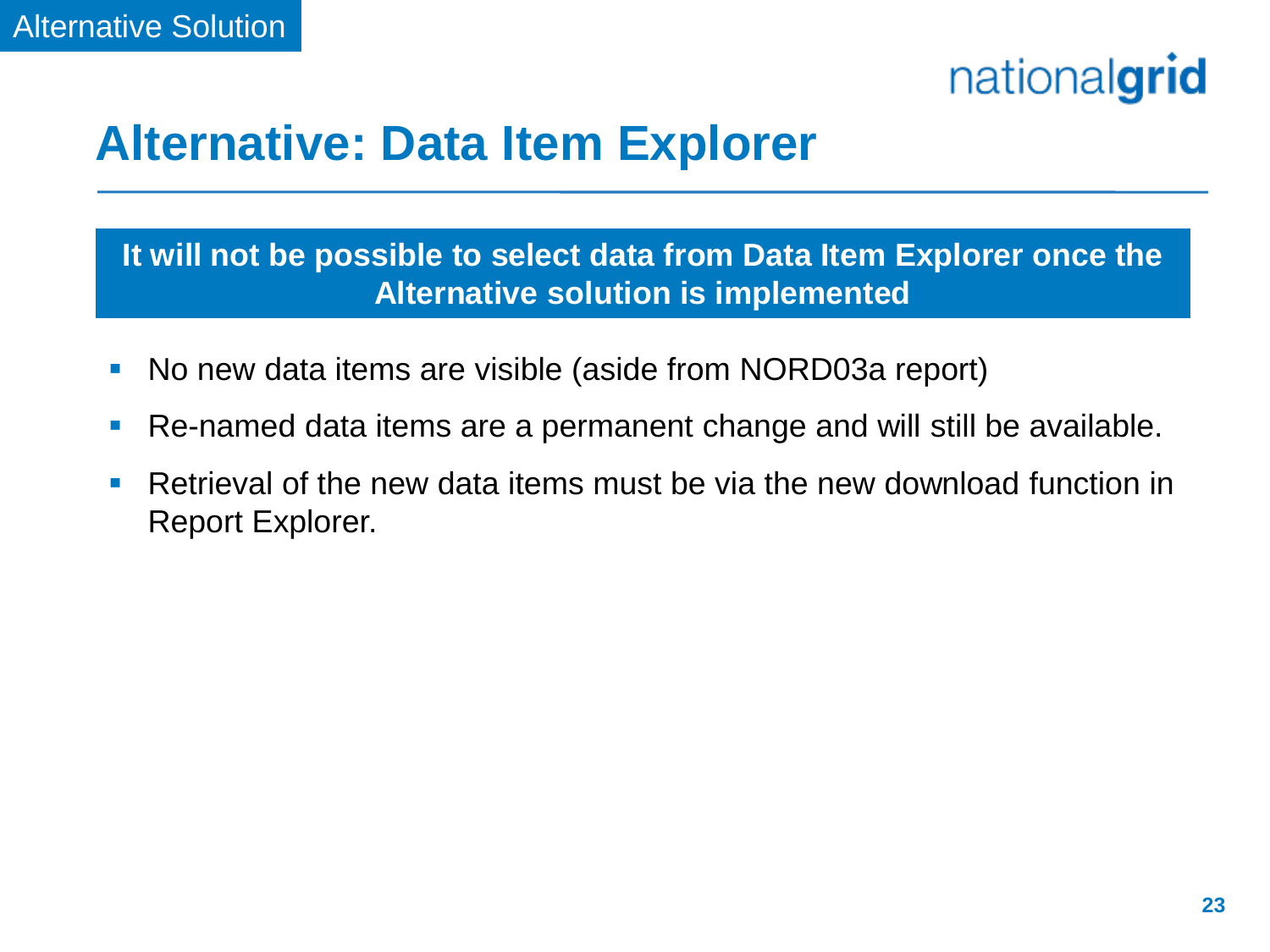

### **Alternative: Report Explorer**

#### **All data continues to be available via Report Explorer if the Alternative solution is implemented.**

• New functionality in Report Explorer to obtain data from 1<sup>st</sup> November.

| <b>Report: Day Ahead Gas Flow Nominations</b>                                                               | Back to Report Explorer |                |                                       |                                 |                   |                                     |         |   |                    |          |
|-------------------------------------------------------------------------------------------------------------|-------------------------|----------------|---------------------------------------|---------------------------------|-------------------|-------------------------------------|---------|---|--------------------|----------|
| <b>Quality Indicator Legend</b><br>E : Expired A : Amended C : Corrected S : Substituted<br>L:Late Received |                         |                | B<br>S                                | Download Report in: 图 CSV 图 XML |                   | Download EU2015 data                |         |   |                    |          |
| <b>Aggregate Day Ahead Nominations</b><br>₩<br><b>Gas Day: 12/07</b>                                        |                         |                |                                       |                                 |                   |                                     |         |   |                    |          |
|                                                                                                             |                         |                | <b>Report Name:</b>                   |                                 |                   | Day Ahead Gas Flow Nominations<br>▼ |         |   |                    |          |
|                                                                                                             | <b>ASEP Name</b>        | <b>Nomina</b>  |                                       |                                 |                   |                                     |         |   |                    |          |
| Aldbrough                                                                                                   |                         |                | Download Report - Historical Gas Data |                                 |                   |                                     |         |   |                    |          |
|                                                                                                             | Avonmouth               |                |                                       |                                 |                   |                                     |         |   |                    |          |
|                                                                                                             | <b>Bacton IPs</b>       |                |                                       | <b>Select Month</b>             |                   |                                     | January | ۰ | <b>Select Year</b> | $2015 -$ |
| <b>Bacton UKCS</b>                                                                                          |                         |                |                                       |                                 |                   |                                     |         |   |                    |          |
| Barrow                                                                                                      |                         |                |                                       |                                 | Get Report in CSV |                                     |         |   | Get Report in XML  |          |
| Dynevor Arms                                                                                                |                         |                |                                       |                                 |                   |                                     |         |   |                    |          |
|                                                                                                             | Easington (incl. Rough) |                |                                       |                                 | Close             |                                     |         |   |                    |          |
|                                                                                                             | Glenmavis               |                |                                       |                                 |                   |                                     |         |   |                    |          |
| Hill Top Farm                                                                                               |                         |                | <b><i>Construction Company</i></b>    |                                 |                   |                                     |         |   |                    |          |
| <b>Holford</b>                                                                                              |                         |                |                                       |                                 |                   |                                     |         |   |                    |          |
| Hornsea                                                                                                     |                         |                | $-10.983.814$                         |                                 |                   |                                     |         |   |                    |          |
| Isle Of Grain                                                                                               |                         |                | 210.752.013                           |                                 |                   |                                     |         |   |                    |          |
| Milford Haven<br>Partington<br><b>St Fergus</b><br>Stublach<br>Teesside                                     |                         |                | 296,360,001                           |                                 |                   |                                     |         |   |                    |          |
|                                                                                                             |                         | 0 <sup>L</sup> |                                       |                                 |                   |                                     |         |   |                    |          |
|                                                                                                             |                         | 802,978,661    |                                       |                                 |                   |                                     |         |   |                    |          |
|                                                                                                             |                         |                | 2,902,345                             |                                 |                   |                                     |         |   |                    |          |
|                                                                                                             |                         |                | 162,814,500                           |                                 |                   |                                     |         |   |                    |          |
| Theddlethorpe                                                                                               |                         |                | 128,362,886                           |                                 |                   |                                     |         |   |                    |          |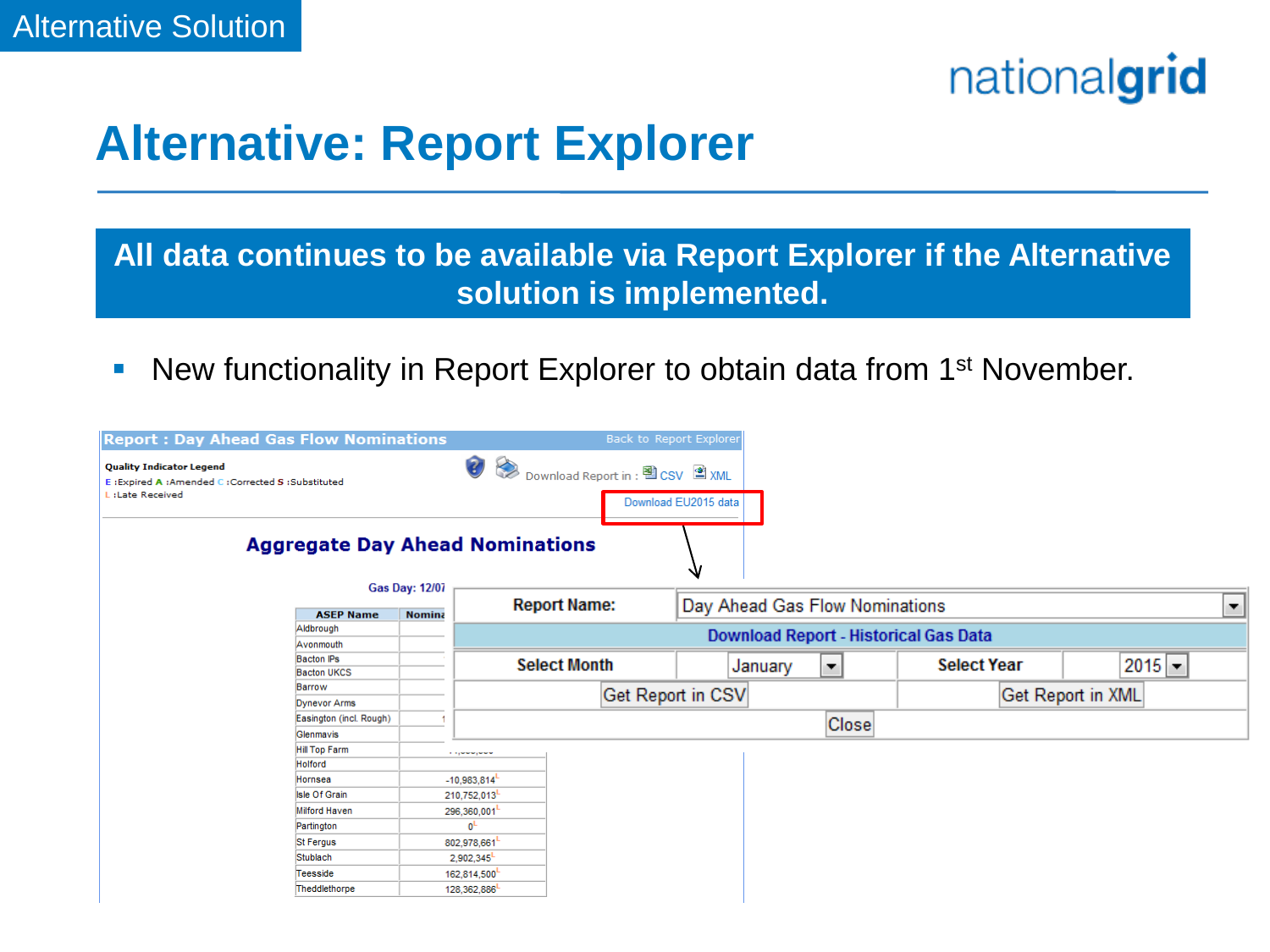

## **Alternative: Report Explorer**

#### **Something to consider…**

■ Data Item Explorer to be used pre-implementation, Report Explorer to be used post- implementation.

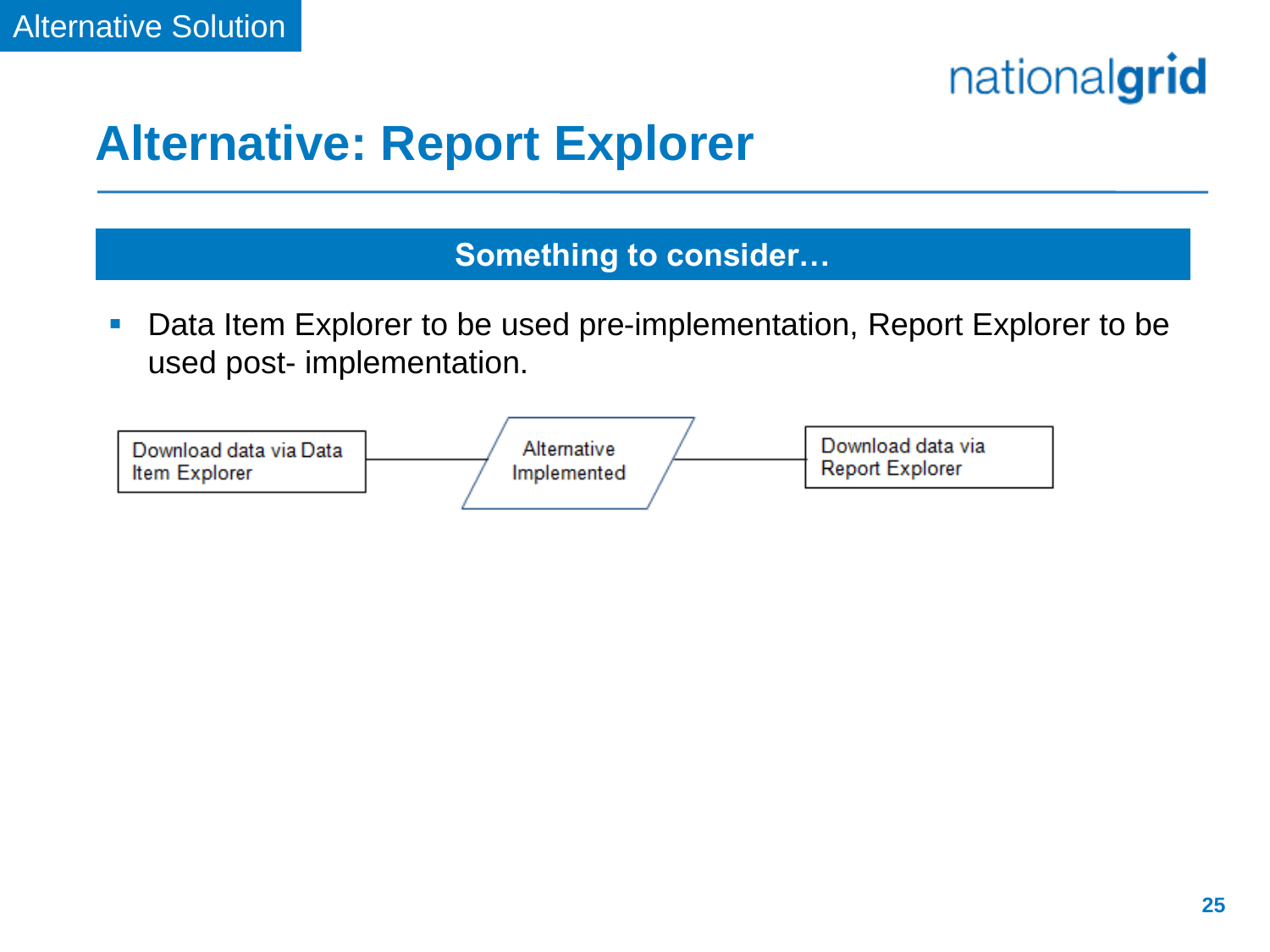



#### **The API service will be available but it will not be possible to retrieve any of the new data items**

 The API Data Item list on the Supporting Information page will be updated to reflect the data items available to retrieve.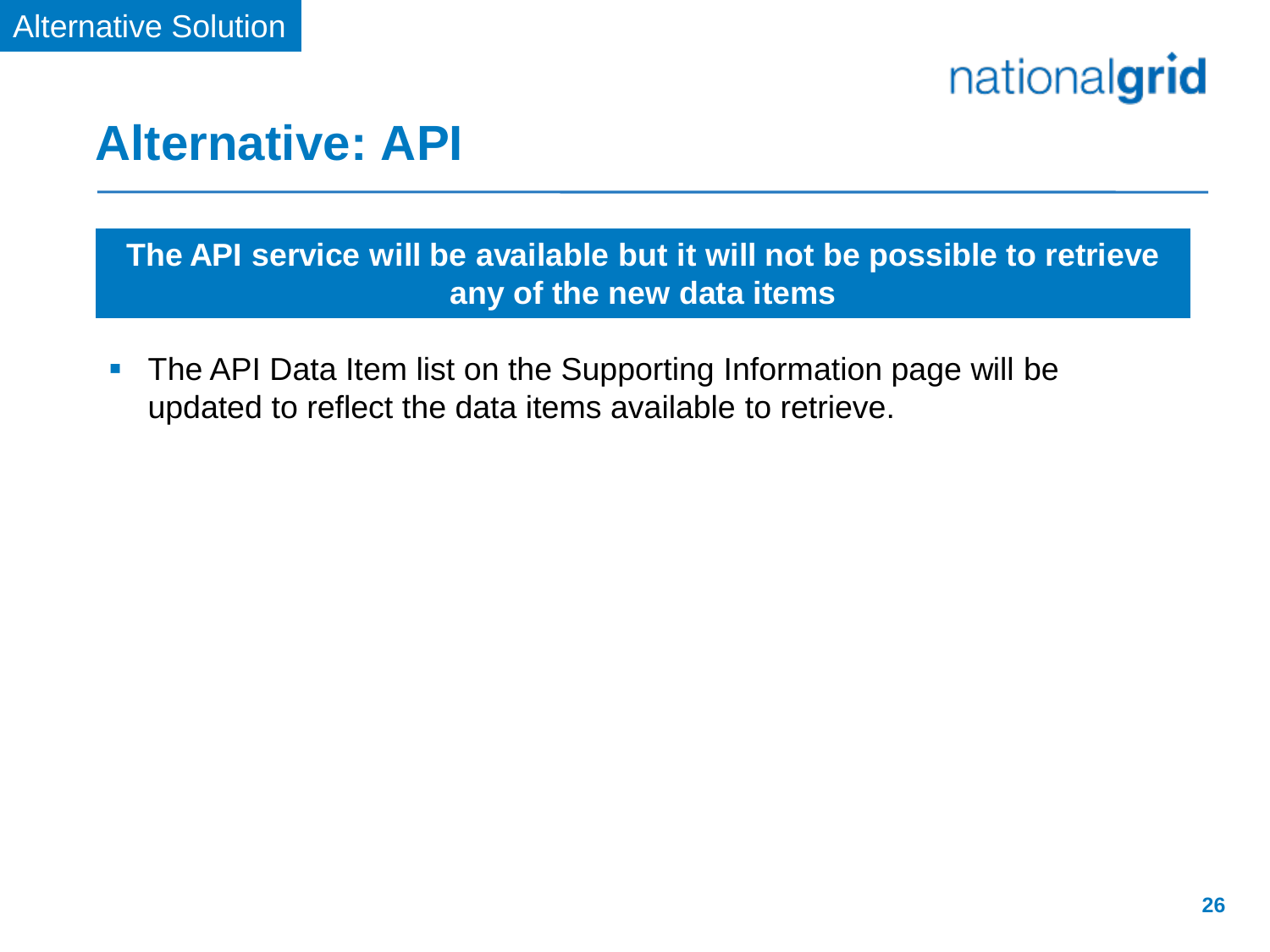

#### **GMRS Solution**

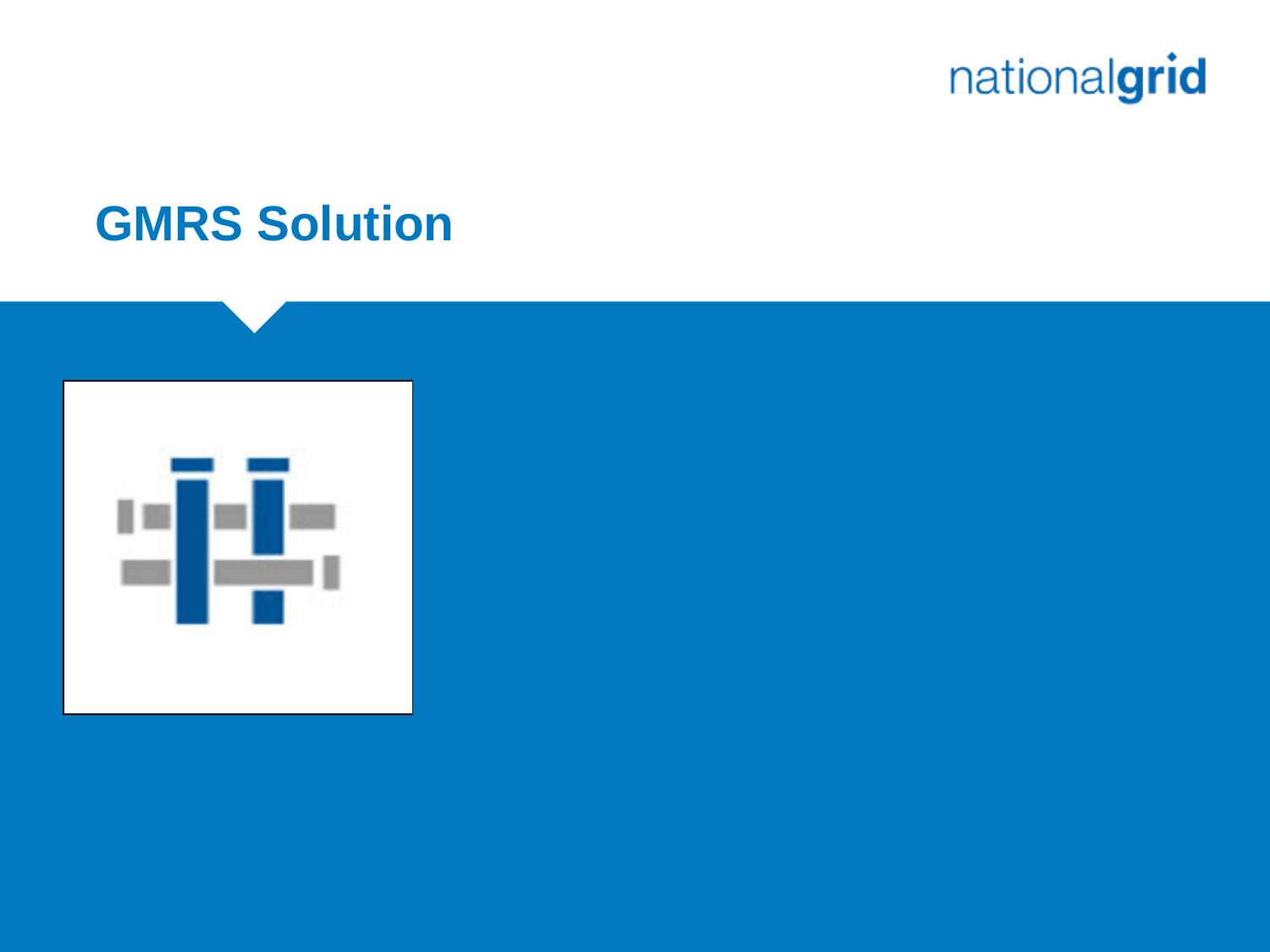### **GMRS**

**Our real-time flows application will reflect the new Gas Day and the Commercial Bacton Split**

- Gas Day labels will be configured to reflect the new Gas Day timings 05:00-04:59
- Bacton ASEP will be presented as two ASEPS; Bacton IPs and Bacton UKCS.
	- All three data points will be available in the User Defined Download page to enable the retrieval of historic data.
- The possible implementation of the 'Alternative' solution has no impact on GMRS.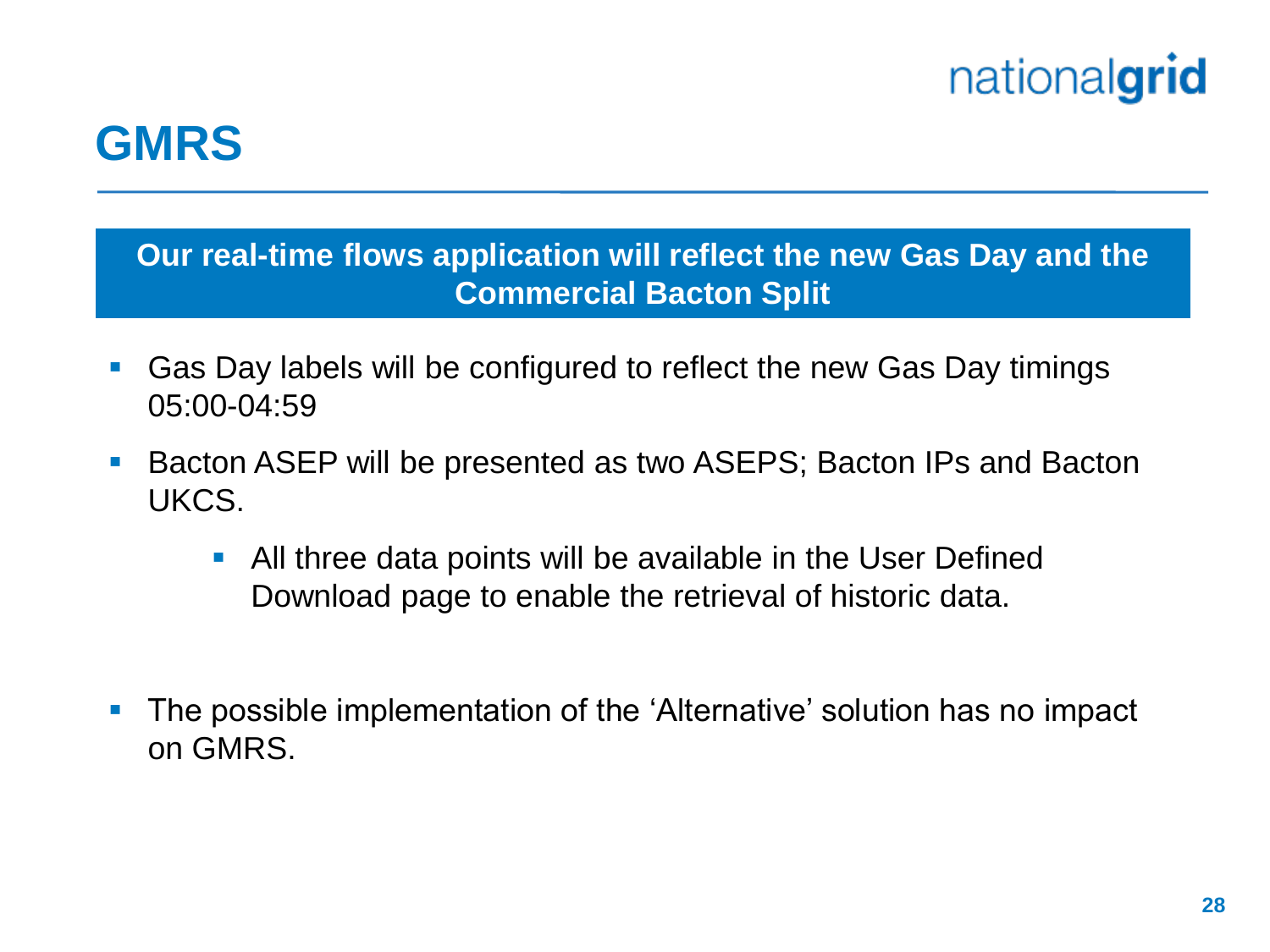

#### **Supporting Documentation & Contact Us**

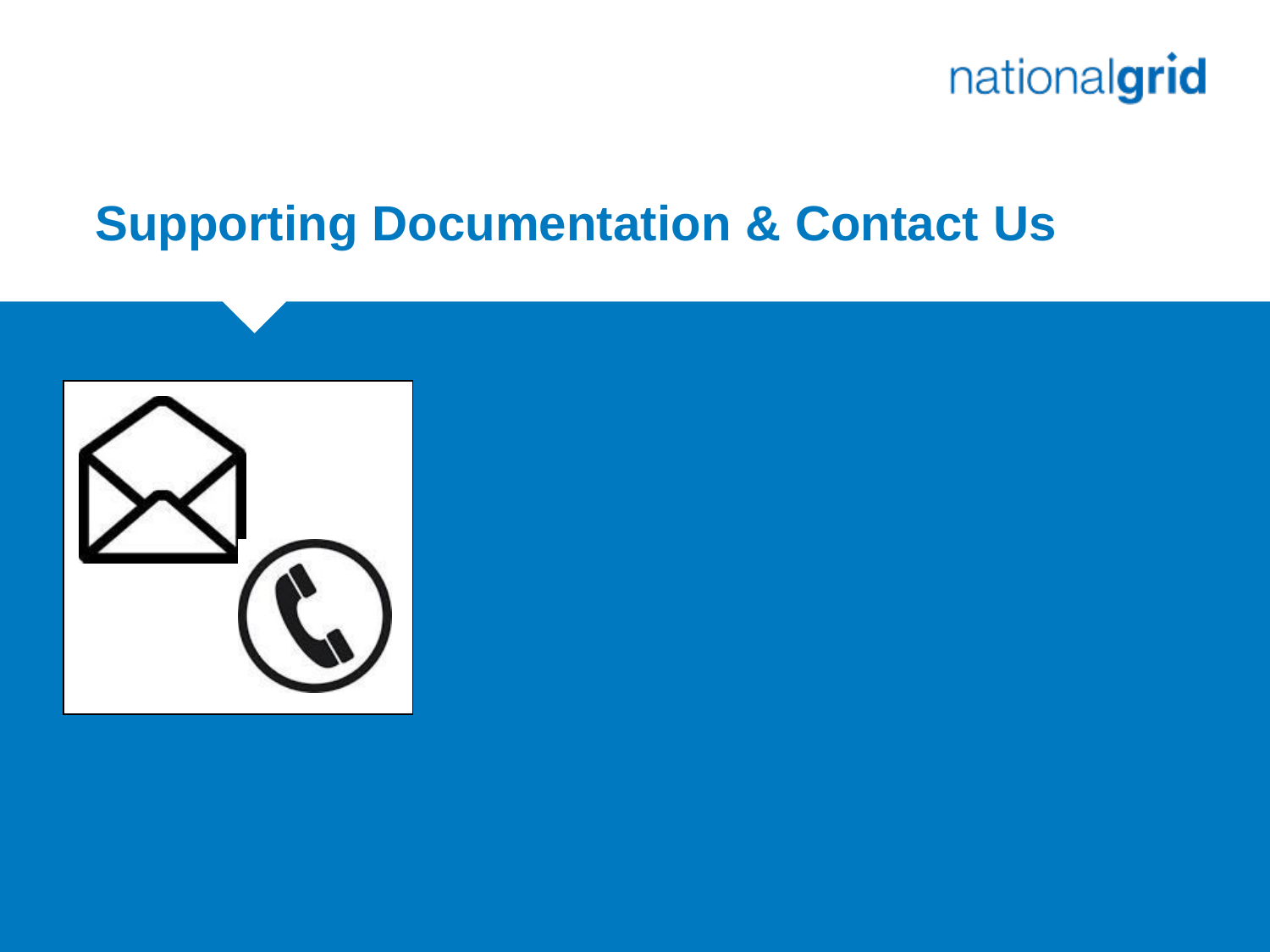## **Supporting Information**

**All of the information above is available in a comprehensive guide, which has been published to the website.**

- **Supporting Information page** 
	- **Project: EU2015 'EU2015 Information Provision' guide;**
- [http://www2.nationalgrid.com/uk/industry-information/gas-transmission](http://www2.nationalgrid.com/uk/industry-information/gas-transmission-operational-data/supporting-information/)[operational-data/supporting-information/](http://www2.nationalgrid.com/uk/industry-information/gas-transmission-operational-data/supporting-information/)

#### Project: EU2015

New European legal and regulatory obligations will be effective from 01/10/2015 and 01/11/2015. These relate to the following EU Codes;

- Capacity Allocation Mechanism (CAM) and Congestion Management Principles (CMP)
- **Balancing**
- Interoperability
- **Transparency**

In compliance with these obligations, a number of changes will be made to the MIPI and GMRS applications.

Please refer this EU2015 Information Provision guide, which provides advice for the project, including the programme of work and the new data that will be available.